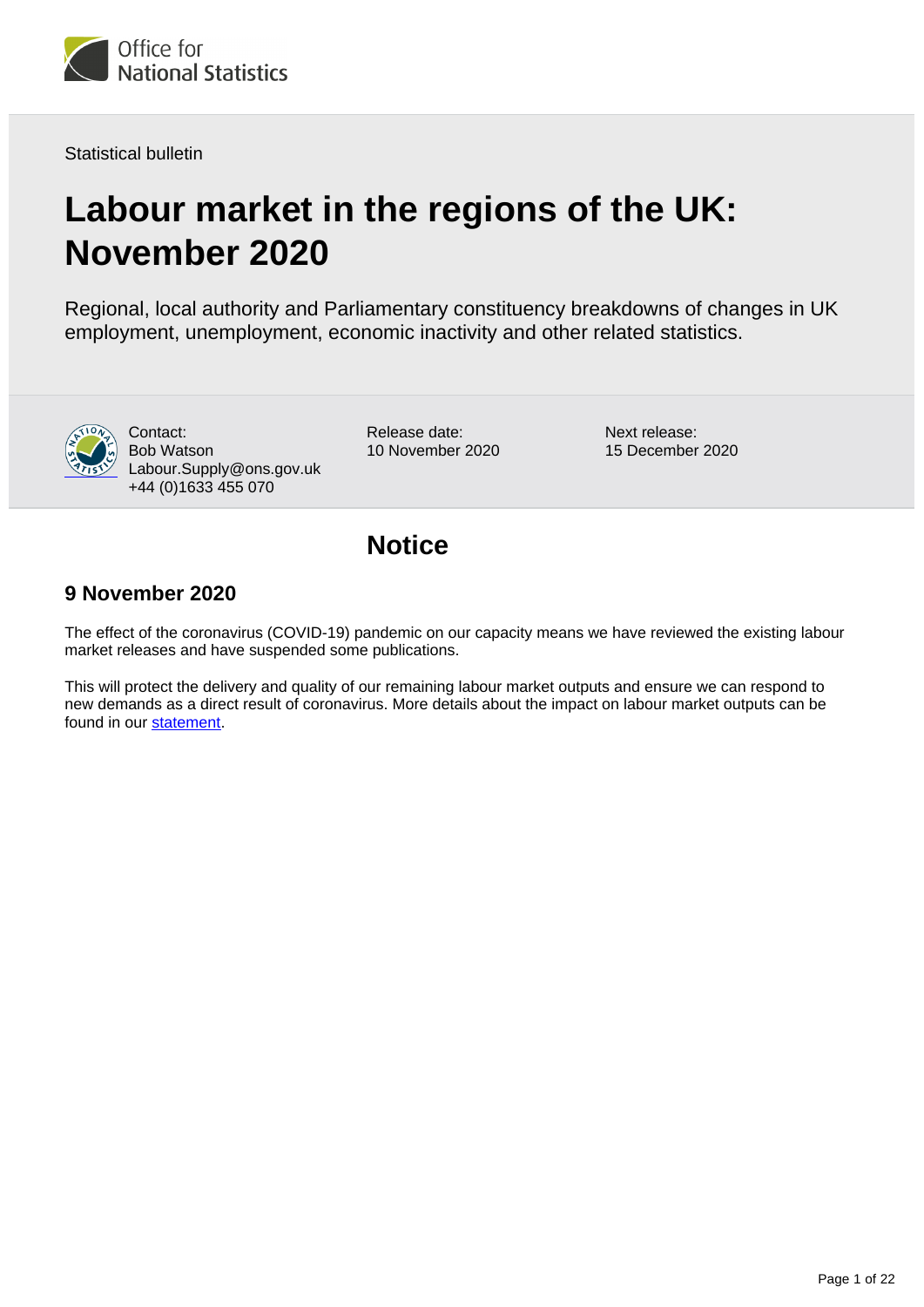# **Table of contents**

- 1. [Main points](#page-2-0)
- 2. [Coronavirus and measuring regional labour market](#page-2-1)
- 3. [Regional labour market summary](#page-3-0)
- 4. [Employment](#page-5-0)
- 5. [Workforce jobs \(first published 15 September 2020\)](#page-6-0)
- 6. [Actual hours worked \(first published 13 October 2020\)](#page-9-0)
- 7. [Unemployment](#page-11-0)
- 8. [Economic inactivity](#page-13-0)
- 9. [Local labour market indicators](#page-14-0)
- 10. [Regional labour market data](#page-15-0)
- 11. **[Glossary](#page-15-1)**
- 12. [Measuring the data](#page-16-0)
- 13. [Strengths and limitations](#page-18-0)
- 14. [Related links](#page-21-0)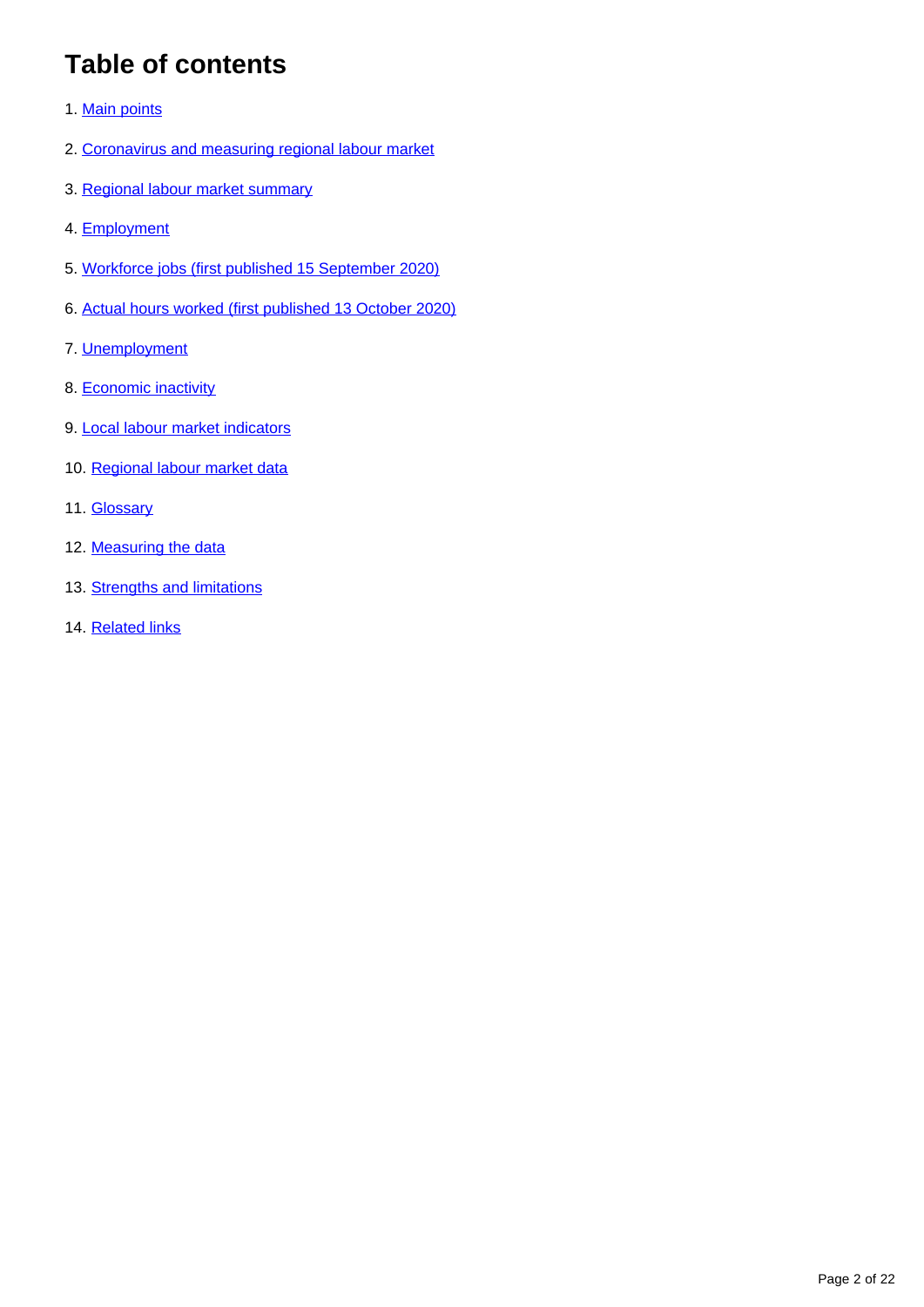# <span id="page-2-0"></span>**1 . Main points**

- For the three months ending September 2020, the highest employment rate estimate in the UK was in the South East (78.3%) and the lowest was in Northern Ireland (70.5%).
- For the three months ending September 2020, the highest unemployment rate estimate in the UK was in the North East (6.7%) and the lowest was in Northern Ireland (3.6%).
- For the three months ending September 2020, the highest economic inactivity rate estimate in the UK was in Northern Ireland (26.8%) and the lowest was in the South East (18.1%).
- Between June and September 2020, workforce jobs decreased in all regions of the UK, with the largest decrease in London at 104,000 and the smallest in Northern Ireland at 1,000.
- In September 2020, the region with the highest estimated proportion of workforce jobs in the services sector was London at 92.0%, while the East Midlands had the highest proportion of jobs in the production sector at 13.1%.
- The highest average estimated actual weekly hours worked, for the 12 months ending June 2020, was in London at 31.7 hours and the lowest was in the North East at 28.4 hours; for full-time workers, it was highest in London at 35.9 hours, and for part-time workers it was highest in Northern Ireland at 15.5 hours.

The data in this bulletin come from the Labour Force Survey, a survey of households. It is not practical to survey every household each quarter, so these statistics are estimates based on a large sample.

# <span id="page-2-1"></span>**2 . Coronavirus and measuring regional labour market**

## **Coronavirus and Labour Force Survey estimates**

Because of the coronavirus (COVID-19) pandemic, all face-to-face interviewing for the Labour Force Survey (LFS) was suspended and replaced with telephone interviewing. This change in method for initial contact has changed the non-response bias of the survey, affecting interviews from March 2020 onwards. An article on [Coronavirus and its impact on the Labour Force Survey](https://www.ons.gov.uk/employmentandlabourmarket/peopleinwork/employmentandemployeetypes/articles/coronavirusanditsimpactonthelabourforcesurvey/2020-10-13) gives more detail on this change.

LFS estimates presented for periods from January to March 2020 onwards have been weighted to account for this bias. Annual Population Survey (APS) estimates presented that include affected periods are based on datasets that have not yet been reweighted to account for this.

LFS estimates presented in this bulletin are based on interviews that took place throughout the period from the start of July to the end of September 2020. All the interviews relate to the period after the implementation of coronavirus social distancing measures. Interviews relate to the period following the government closure of schools, introduction of lockdown and announcement of measures aimed at protecting businesses and jobs.

The International Labour Organization (ILO) definition of employment includes those who worked in a job for at least one hour and those temporarily absent from a job. Workers furloughed under the Coronavirus Job Retention Scheme (CJRS), or who are self-employed but temporarily not in work, have a reasonable expectation of returning to their jobs after a temporary period of absence. Therefore, they are classified as employed under the ILO definition.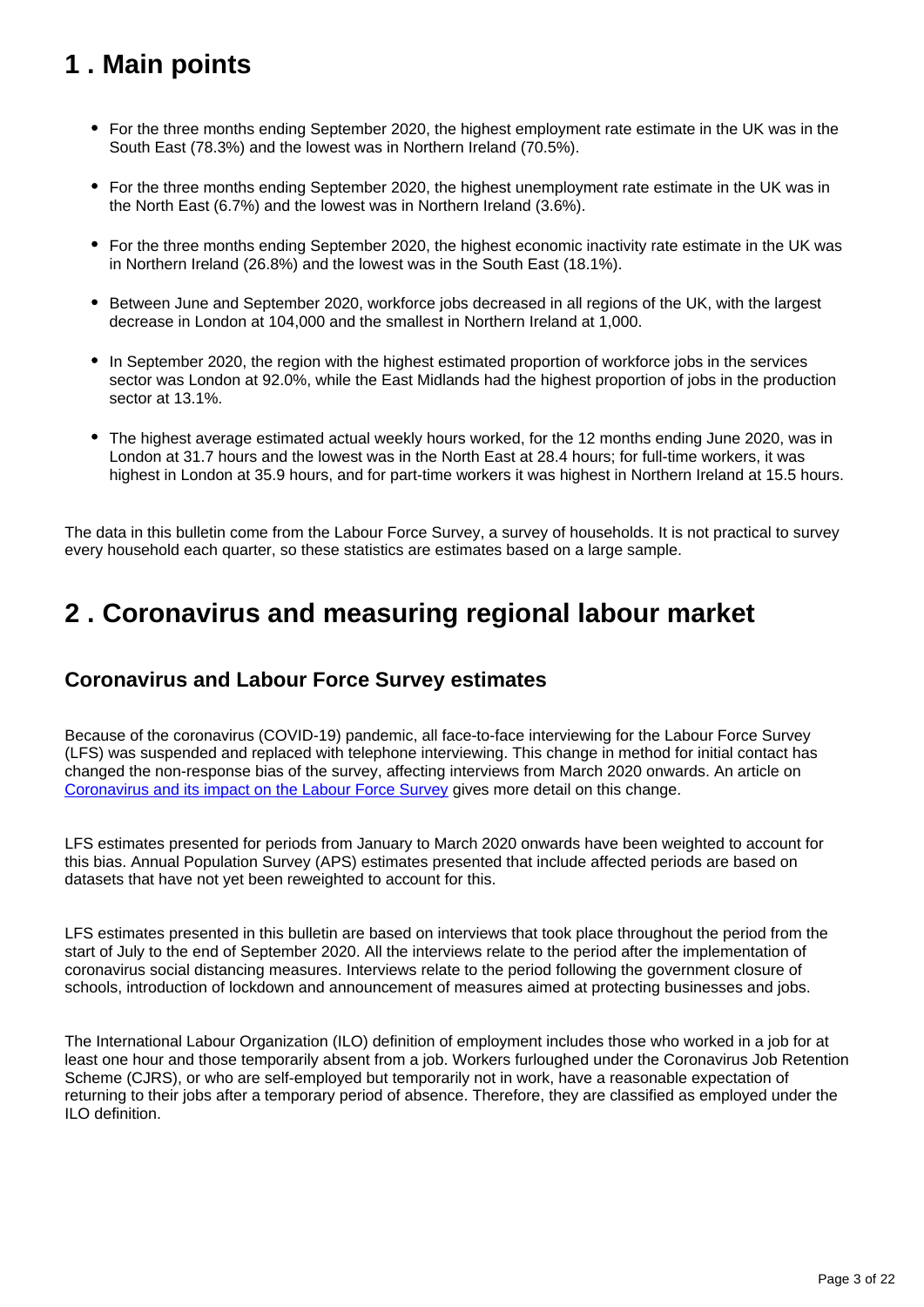# <span id="page-3-0"></span>**3 . Regional labour market summary**

Table 1 shows the latest estimates for employment, unemployment and economic inactivity for July to September 2020 and a comparison with the previous quarter (April to June 2020). Comparing non-overlapping periods (July to September 2020 with April to June 2020) provides a more robust short-term comparison.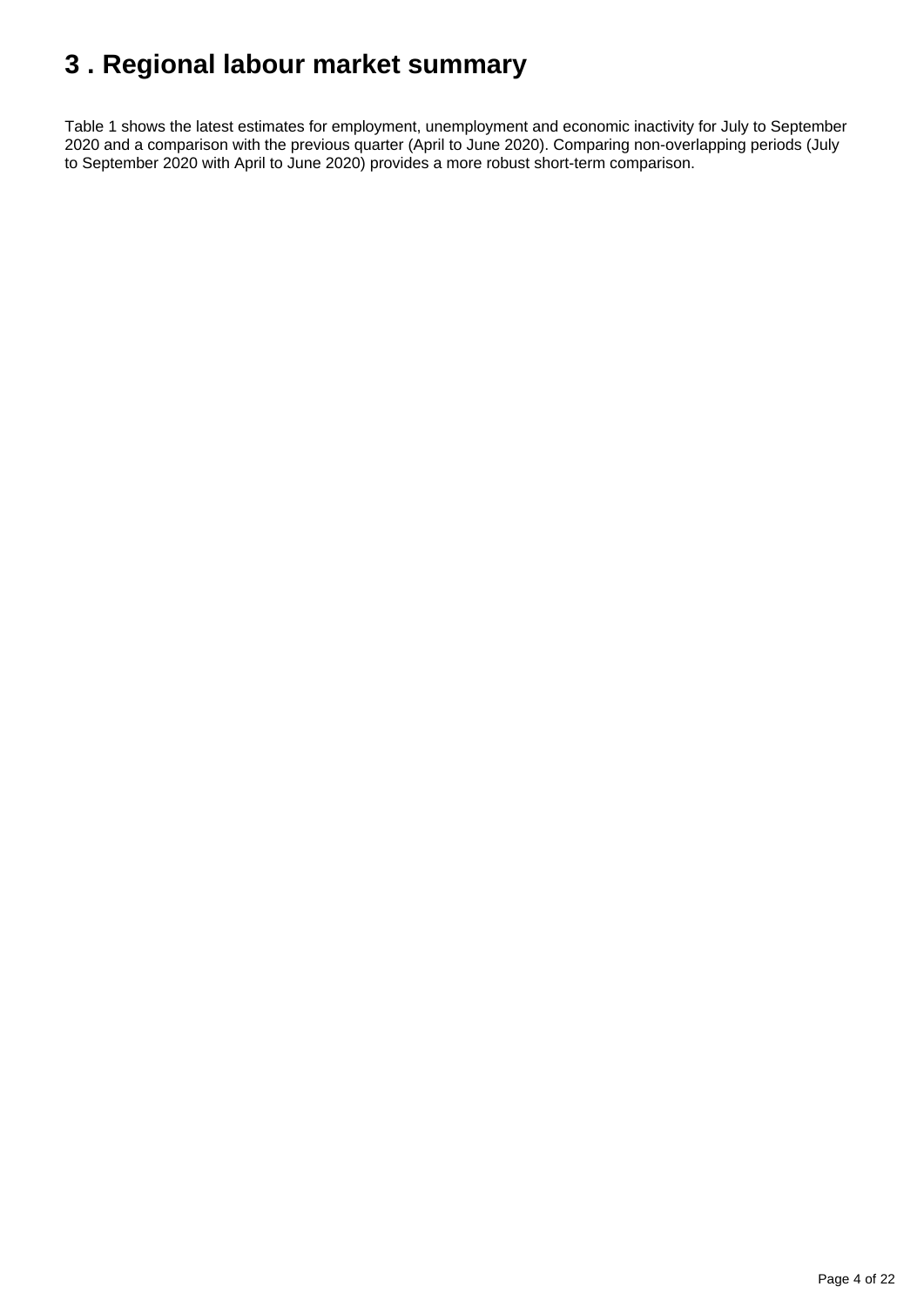Table 1: Summary of latest headline estimates for regions of the UK, seasonally adjusted, July to September 2020

|                                              | <b>Employment</b><br>rate <sup>1</sup> (%) aged 16 April to<br>to 64 years | <b>June 2020</b> | Change on Unemployment rate <sup>2</sup> Change on<br>(%) aged 16 years<br>and over | <b>April to</b><br><b>June 2020</b> | <b>Inactivity</b><br>rate <sup>3</sup> $(\%)$<br>aged 16 to<br>64 years | Change on<br><b>April to</b><br><b>June 2020</b> |
|----------------------------------------------|----------------------------------------------------------------------------|------------------|-------------------------------------------------------------------------------------|-------------------------------------|-------------------------------------------------------------------------|--------------------------------------------------|
| <b>UK</b>                                    | 75.3                                                                       | $-0.6$           | 4.8                                                                                 | 0.7                                 | 20.9                                                                    | 0.0                                              |
| Great Britain 75.4                           |                                                                            | $-0.6$           | 4.8                                                                                 | 0.7                                 | 20.7                                                                    | 0.0                                              |
| <b>England</b>                               | 75.7                                                                       | $-0.6$           | 4.8                                                                                 | 0.7                                 | 20.4                                                                    | 0.0                                              |
| <b>North East</b>                            | 71.5                                                                       | $-1.7$           | 6.7                                                                                 | 1.2                                 | 23.3                                                                    | 0.5                                              |
| <b>North West</b>                            | 74.7                                                                       | $-0.7$           | 4.6                                                                                 | 0.9                                 | 21.6                                                                    | 0.0                                              |
| <b>Yorkshire</b><br>and The<br><b>Humber</b> | 74.5                                                                       | 0.8              | 4.7                                                                                 | 0.8                                 | 21.8                                                                    | $-1.4$                                           |
| East<br><b>Midlands</b>                      | 75.0                                                                       | $-1.4$           | 4.9                                                                                 | 0.4                                 | 21.0                                                                    | 1.1                                              |
| <b>West</b><br><b>Midlands</b>               | 74.5                                                                       | 0.2              | 4.9                                                                                 | 0.3                                 | 21.5                                                                    | $-0.4$                                           |
| East                                         | 77.6                                                                       | 0.3              | 4.3                                                                                 | 0.2                                 | 18.7                                                                    | $-0.5$                                           |
| London                                       | 75.2                                                                       | $-1.0$           | 6.0                                                                                 | 1.2                                 | 20.2                                                                    | 0.2                                              |
| <b>South East</b>                            | 78.3                                                                       | $-1.0$           | 4.1                                                                                 | 0.8                                 | 18.1                                                                    | 0.3                                              |
| <b>South West</b>                            | 76.5                                                                       | $-0.9$           | 4.1                                                                                 | 0.3                                 | 20.0                                                                    | 0.6                                              |
| <b>Wales</b>                                 | 72.1                                                                       | $-2.5$           | 4.6                                                                                 | 1.9                                 | 24.4                                                                    | 1.1                                              |
| <b>Scotland</b>                              | 74.0                                                                       | 0.4              | 4.5                                                                                 | 0.0                                 | 22.4                                                                    | $-0.3$                                           |
| <b>Northern</b><br><b>Ireland</b>            | 70.5                                                                       | $-0.5$           | 3.6                                                                                 | 1.0                                 | 26.8                                                                    | $-0.3$                                           |

Source: Office for National Statistics - Labour Force Survey

### **Notes**

- 1. Calculation of headline employment rate: number of employed people aged from 16 to 64 years divided by the population aged from 16 to 64 years. Population is the sum of employed plus unemployed plus inactive.
- 2. Calculation of headline unemployment rate: number of unemployed people aged 16 years and over divided by the sum of employed people aged 16 years and over plus unemployed people aged 16 years and over.
- 3. Calculation of headline economic inactivity rate: number of economically inactive people aged from 16 to 64 years divided by the population aged from 16 to 64 years. Population is the sum of employed plus unemployed plus inactive.
- 4. The estimates in this table come from a survey and are therefore subject to sampling variability. More information on the quality of these estimates is available in Table 2 of this release and the accompanying dataset S02.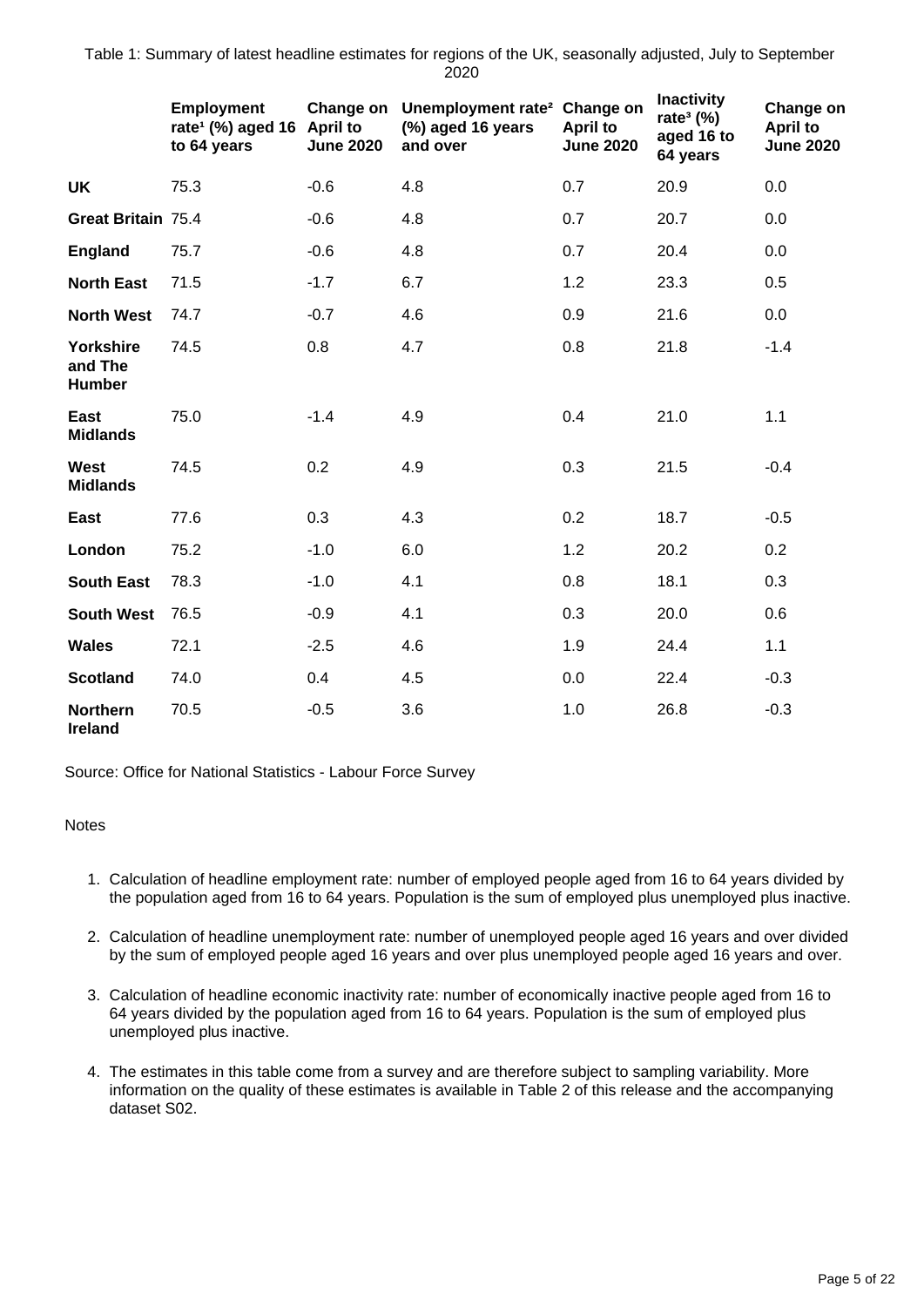# <span id="page-5-0"></span>**4 . Employment**

### **Figure 1: The South East had the highest employment rate in the UK**

**Employment rate estimates for people aged 16 to 64 years, by UK region, seasonally adjusted, between July to September 2019 and July to September 2020**

Figure 1: The South East had the highest employment rate in the UK

Employment rate estimates for people aged 16 to 64 years, by UK region, seasonally adjusted, between July to September 2019 and July to September 2020



### **Source: Office for National Statistics – Labour Force Survey**

[Employment](https://www.ons.gov.uk/employmentandlabourmarket/peopleinwork/employmentandemployeetypes/methodologies/aguidetolabourmarketstatistics#employment) measures the number of people aged 16 years and over in paid work and those who had a job that they were temporarily away from. The employment rate is the proportion of people aged between 16 and 64 years who are in employment.

The employment rate estimate for people aged between 16 and 64 years for the UK was 75.3% for the period July to September 2020 (Figure 1). This is a decrease of 0.6 percentage points compared with the previous quarter (April to June 2020).

For the period July to September 2020: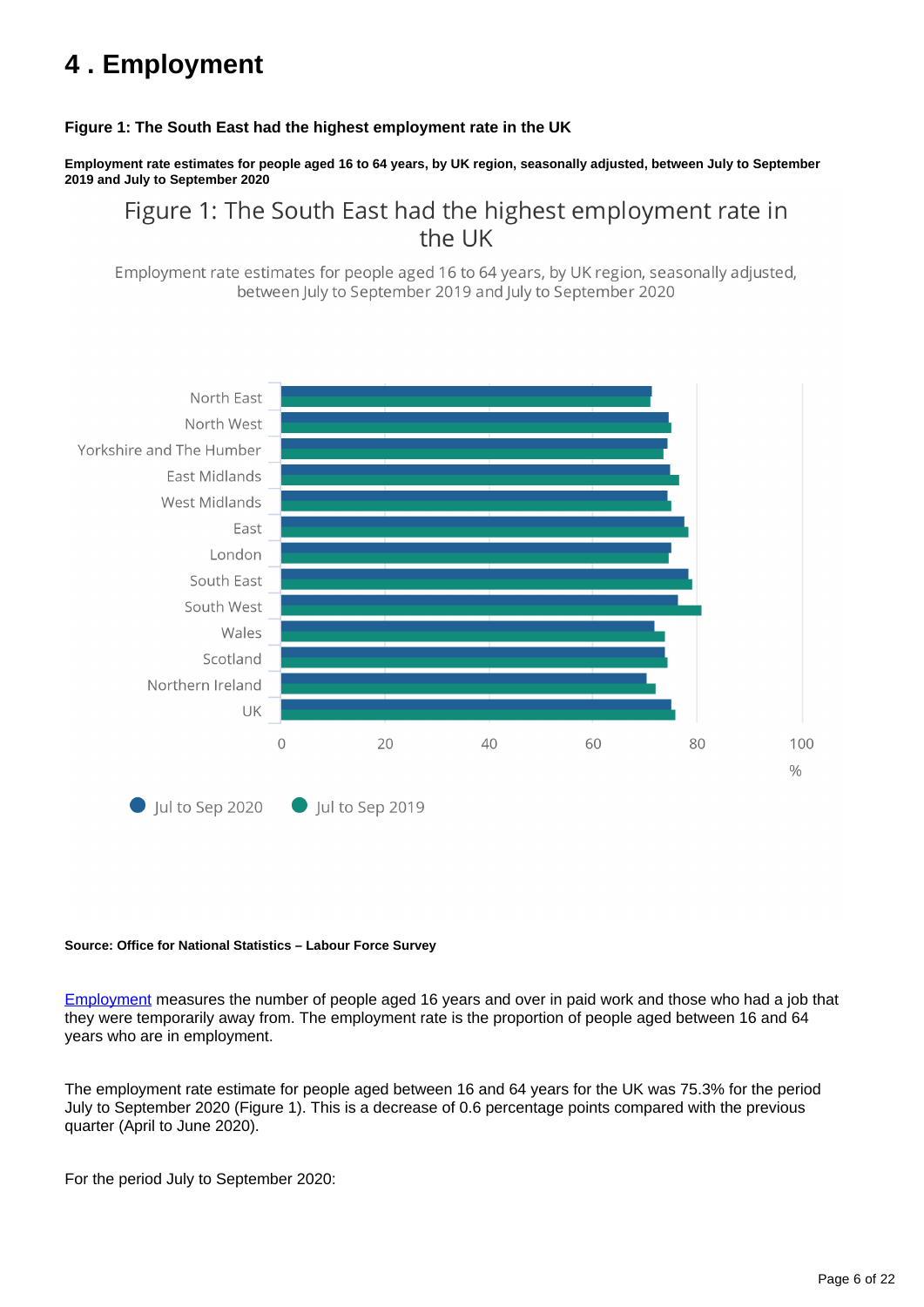- the UK region with the highest employment rate estimate was the South East at 78.3%
- the UK region with the lowest employment rate estimate was Northern Ireland at 70.5%
- the largest increase in the employment rate estimate, compared with the previous quarter (April to June 2020), was in Yorkshire and The Humber at 0.8 percentage points
- the largest decrease in the employment rate estimate, compared with the previous quarter (April to June 2020), was in Wales at 2.5 percentage points
- compared with the same period last year, Yorkshire and The Humber saw the largest increase in the estimated employment rate, at 0.8 percentage points
- compared with the same period last year, the South West saw the largest decrease in the estimated employment rate, at 4.4 percentage points

# <span id="page-6-0"></span>**5 . Workforce jobs (first published 15 September 2020)**

On 13 October 2020, data from our Labour Force Survey (LFS) were reweighted. The workforce jobs estimates, which include some data from LFS, published on 15 September 2020 are based on the previous weighting methodology; more information can be found in [our article.](https://www.ons.gov.uk/employmentandlabourmarket/peopleinwork/employmentandemployeetypes/articles/coronavirusanditsimpactonthelabourforcesurvey/2020-10-13) Workforce jobs estimates will be revised by 15 December 2020.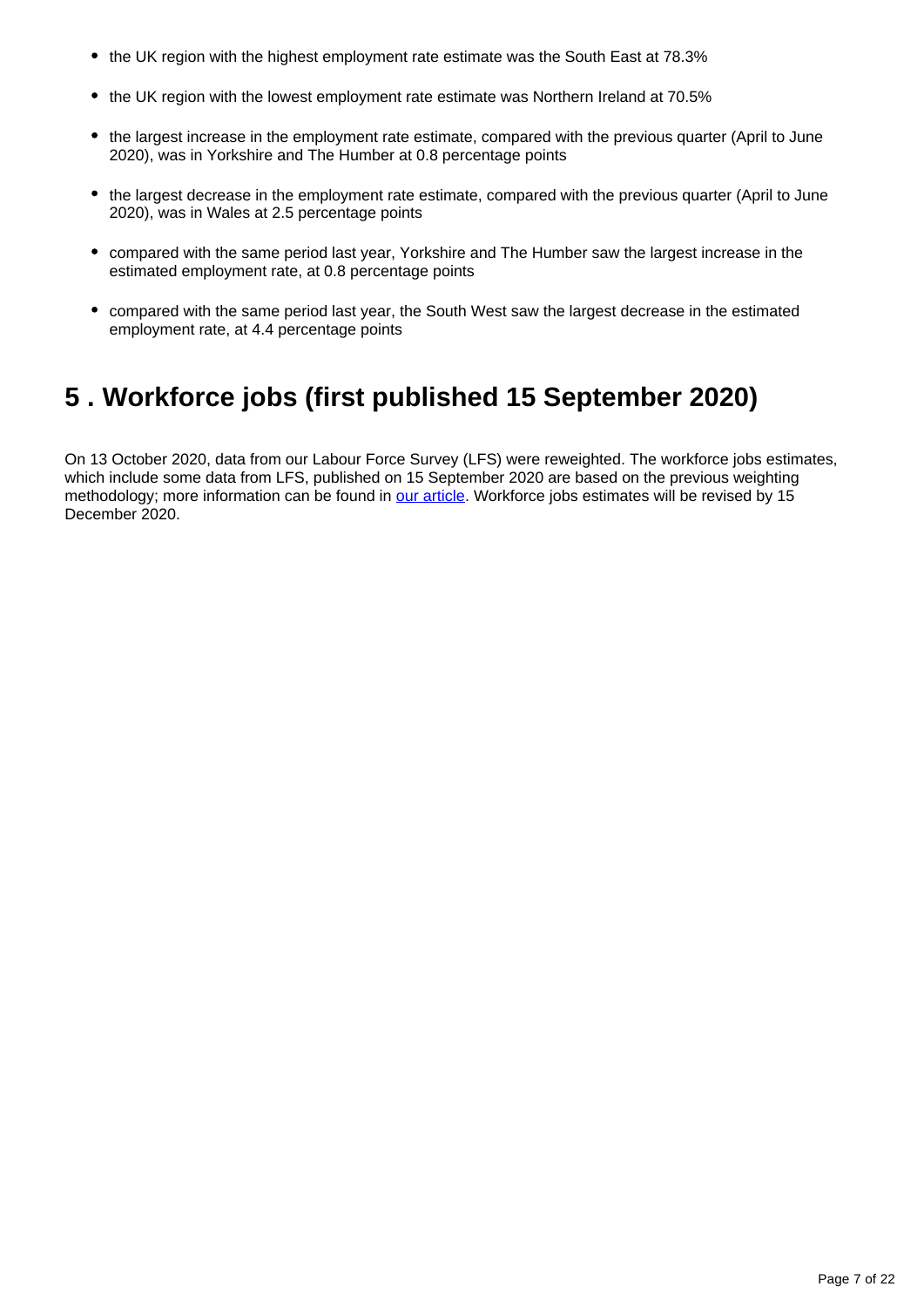### **Figure 2: The South East saw the largest change in workforce jobs, compared with last year**

#### **Annual change in estimated workforce jobs, by UK region, seasonally adjusted, between June 2019 and June 2020**

# Figure 2: The South East saw the largest change in workforce jobs, compared with last year

Annual change in estimated workforce jobs, by UK region, seasonally adjusted, between June 2019 and June 2020



#### **Source: Office for National Statistics – Workforce jobs**

[Workforce jobs](https://www.ons.gov.uk/employmentandlabourmarket/peopleinwork/employmentandemployeetypes/methodologies/aguidetolabourmarketstatistics#jobs) measures the number of filled jobs in the economy. The estimates are mainly sourced from employer surveys such as the Short-Term Employment Surveys (STES) and the Quarterly Public Sector Employment Survey (QPSES). Workforce jobs is a different concept from employment, which is sourced from the LFS, as employment is an estimate of people and some people have more than one job.

A [comparison between estimates of employment and jobs](http://www.ons.gov.uk/employmentandlabourmarket/peopleinwork/employmentandemployeetypes/articles/reconciliationofestimatesofjobs/latest) article is available.

During the coronavirus (COVID-19) pandemic, the LFS and workforce jobs (WFJ) series may have additional differences because a person's perception of their attachment to a job may differ from the business's perception of that job. It is also important to note that the LFS is based on interviews throughout the coverage period, whereas the WFJ series relate to a specific date. This difference can be significant in a labour market that is experiencing rapid changes.

For June 2020, there were an estimated 35.41 million workforce jobs in the UK; this is 264,000 fewer than a year ago (June 2019) and 354,000 fewer than last quarter (March 2020).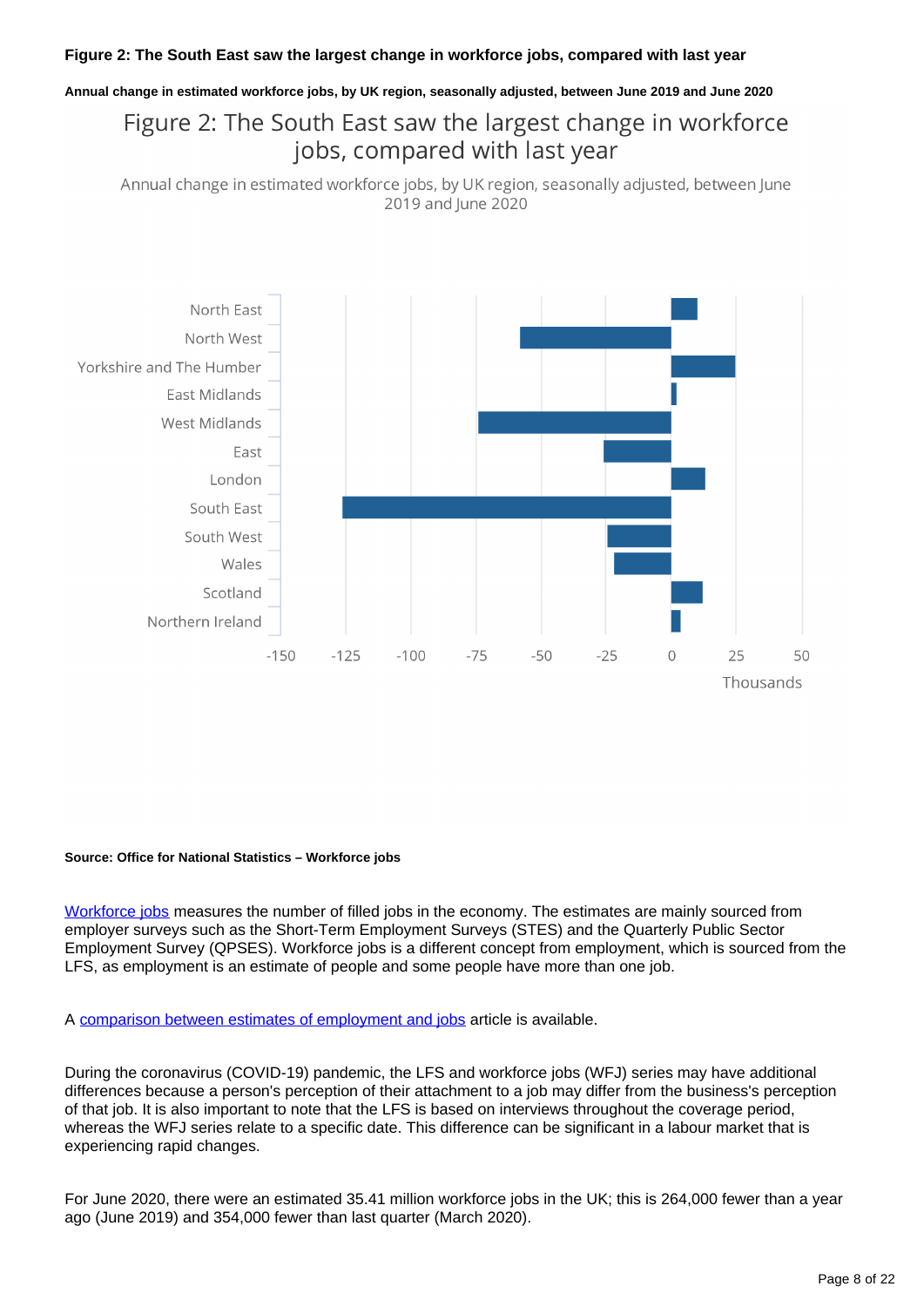Workforce jobs increased in 6 of the 12 regions of the UK between June 2019 and June 2020. The largest estimated increase of 25,000 was in Yorkshire and The Humber, followed by London at 14,000. The largest estimated decrease was seen in the South East at 125,000, followed by the West Midlands at 74,000 (Figure 2).

Compared with last quarter (March 2020), all regions of the UK saw a decrease in workforce jobs, the largest being in London at 104,000, followed by the East of England at 69,000, and the North West at 40,000.

For June 2020, the East Midlands had the highest proportion of jobs in the production sector at 13.1% (Figure 3), while London had the lowest proportion at 3.1%. This is because London has primarily service-based industries within its region, such as financial and administrative sectors.

For the services sector, London had the highest proportion at 92.0%, while Northern Ireland had the lowest proportion at 77.8%. The services sector currently accounts for 83.8% of the total workforce jobs in the UK.

### **Figure 3: Jobs in London were more dominated by the services sector than in other regions**

### **Proportion of workforce jobs by broad industry group, by UK region, June 2020**

# Figure 3: Jobs in London were more dominated by the services sector than in other regions

Proportion of workforce jobs by broad industry group, by UK region, June 2020



**Source: Office for National Statistics – Workforce jobs**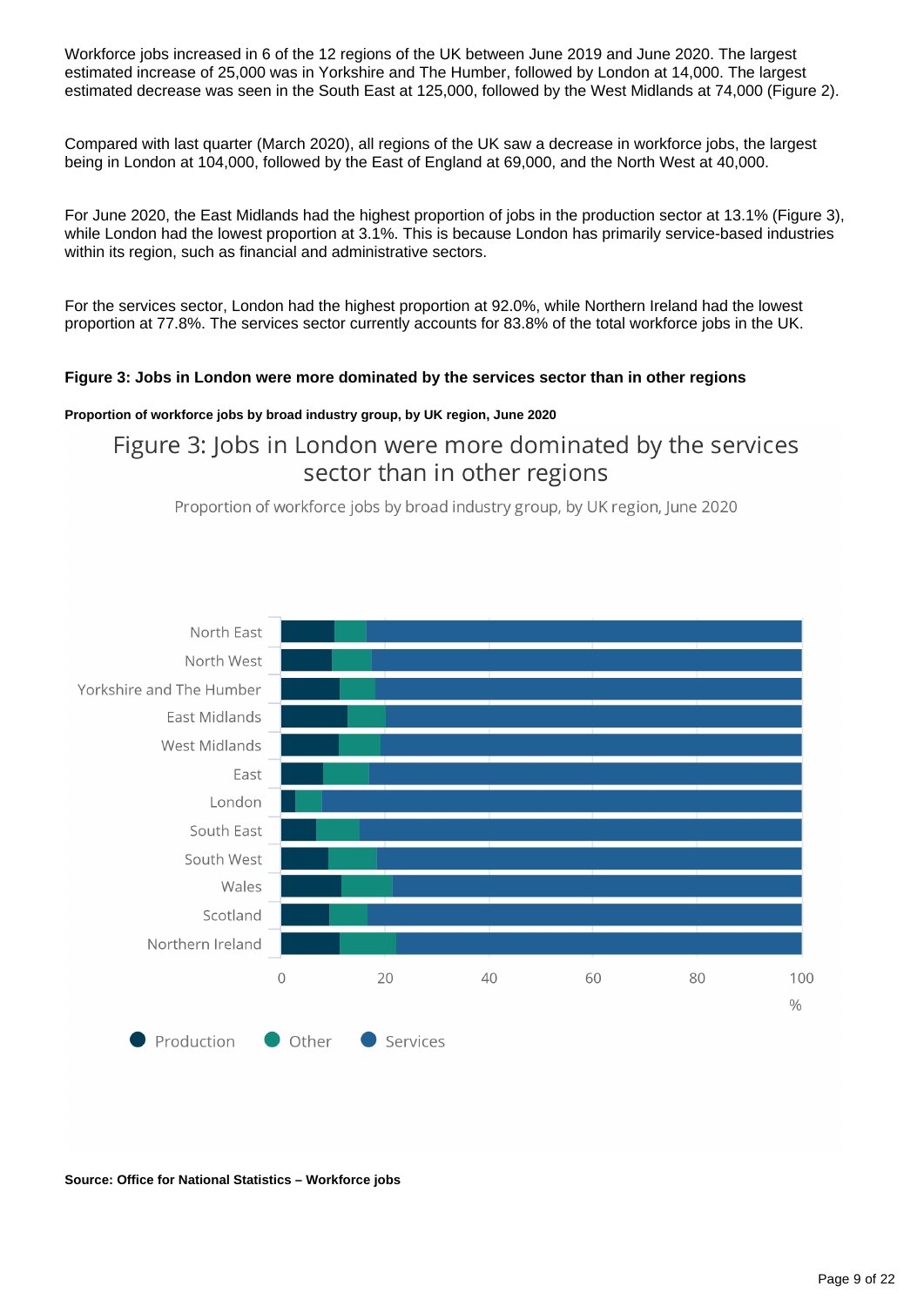# <span id="page-9-0"></span>**6 . Actual hours worked (first published 13 October 2020)**

The latest estimates from the Annual Population Survey (APS) were released on 13 October 2020 for the period July 2019 to June 2020. Unlike the Labour Force Survey (LFS), the APS weighting methodology does not yet include adjustments for tenure. These are expected to be revised on 15 December 2020.

### **Figure 4: Men in Northern Ireland worked more hours than in any other region**

**Average (mean) estimated actual weekly hours of work, by UK region and by sex, July 2019 to June 2020**

# Figure 4: Men in Northern Ireland worked more hours than in any other region

Average (mean) estimated actual weekly hours of work, by UK region and by sex, July 2019 to June 2020



#### **Source: Office for National Statistics – Annual Population Survey**

Statistics for [usual hours worked](https://www.ons.gov.uk/employmentandlabourmarket/peopleinwork/employmentandemployeetypes/methodologies/aguidetolabourmarketstatistics#hours-of-work) measure how many hours people usually work per week. Compared with actual [hours worked](https://www.ons.gov.uk/employmentandlabourmarket/peopleinwork/employmentandemployeetypes/methodologies/aguidetolabourmarketstatistics#hours-of-work), they are not affected by absences and so can provide a better measure of normal working patterns. For example, a person who usually works 37 hours a week but who was on holiday for a week would be recorded as working zero actual hours for that week, while usual hours would be recorded as 37 hours.

For the period July 2019 to June 2020, the UK region with the highest estimated average actual weekly hours worked (for all workers) was London at 31.7 hours, followed by Northern Ireland at 31.2 hours. The North East had the lowest number of hours worked at 28.4 hours.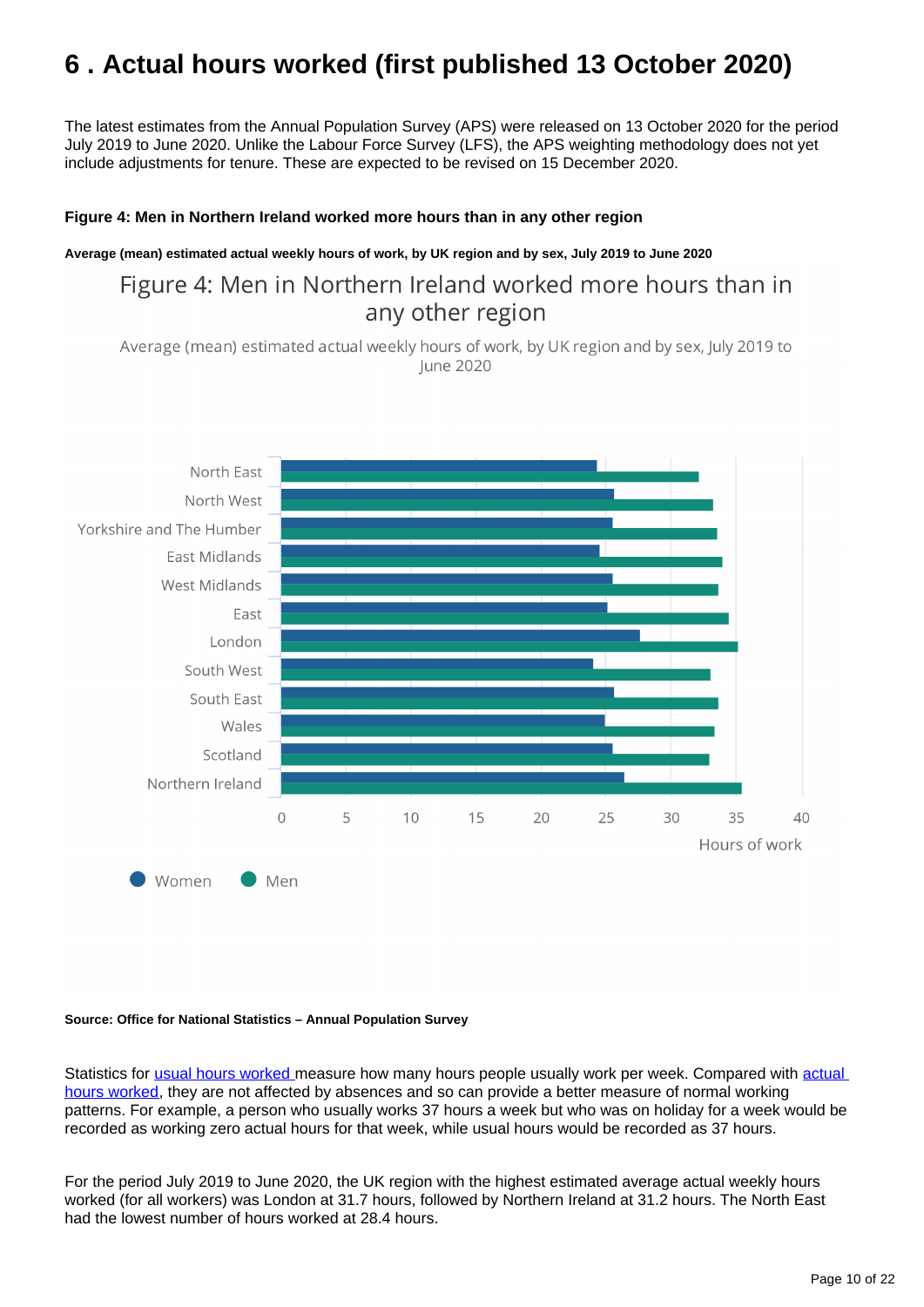All regions of the UK saw a decrease in the average hours worked, compared with the same period of the previous year (July 2018 to June 2019), the largest of which was in the North East with a decrease of 2.9 hours per week. The smallest decreases in the average hours worked were in London and the South East, both with a decrease of 2.0 hours per week.

The region with the highest average actual weekly hours worked in full-time jobs was London at 35.9 hours. This is a decrease of 2.1 hours compared with the same period of the previous year (July 2018 to June 2019). The regions with the lowest average actual weekly hours worked in full-time jobs were the North East and East of England, both at 33.0 hours. For part-time jobs, the region with the highest average hours worked was Northern Ireland at 15.5 hours and the region with the lowest was the South West at 14.2 hours.

For men, the region with the highest average hours worked was Northern Ireland at 35.5 hours and for women it was London at 27.6 hours. The largest difference in average hours worked between men and women was in the East Midlands where men worked on average 9.5 more hours per week than women (Figure 4).

The largest overall changes compared with the same period of the previous year (July 2018 to June 2019) were seen for men in the North East and Scotland, where the average hours worked in each region decreased by 3.1 hours to 32.2 and 33.0 hours per week, respectively. In comparison, for women, the largest change was in the North East, where the average hours worked decreased by 2.7 hours to 24.3 hours per week.

The region with the largest difference in total weekly hours worked between men and women was London, where men worked a total of 29.0 million more hours a week than women. The region with the smallest difference was Northern Ireland, where men worked only 5.0 million more hours a week than women. All regions of the UK saw a decrease in the total weekly hours worked compared with the same period of the previous year (July 2018 to June 2019), with the largest decrease seen in the South East, of 8.2 million hours to 138.0 million hours a week. Northern Ireland saw the smallest decrease in total hours of 1.5 million hours to 27.0 million hours a week.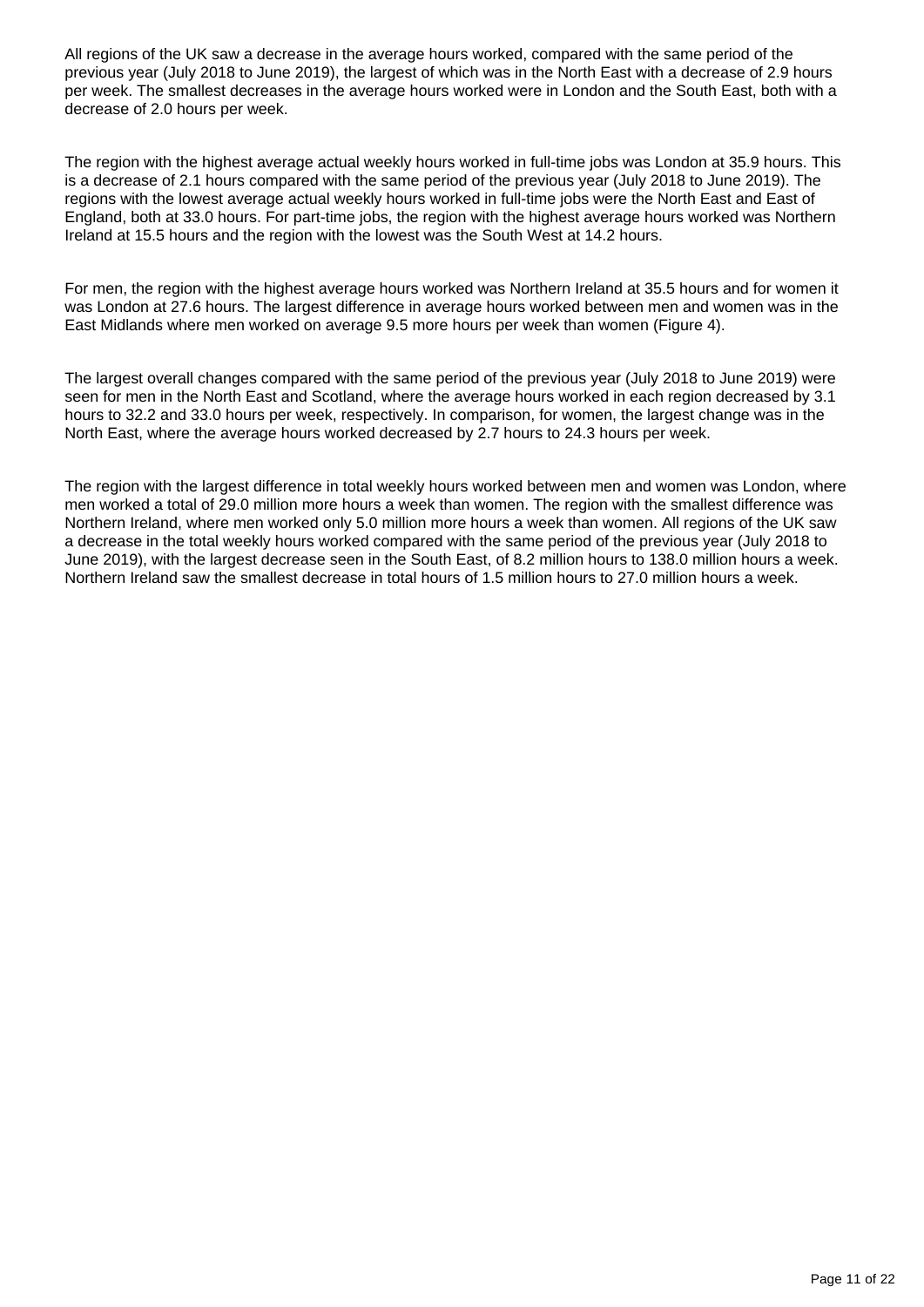# <span id="page-11-0"></span>**7 . Unemployment**

### **Figure 5: The unemployment rate has increased for all UK regions compared with same period last year**

**Unemployment rate estimates for people aged 16 years and over who are economically active, by UK region, seasonally adjusted, between July to September 2019 and July to September 2020**

## Figure 5: The unemployment rate has increased for all UK regions compared with same period last year

Unemployment rate estimates for people aged 16 years and over who are economically active, by UK region, seasonally adjusted, between July to September 2019 and July to September 2020



#### **Source: Office for National Statistics – Labour Force Survey**

[Unemployment](https://www.ons.gov.uk/employmentandlabourmarket/peopleinwork/employmentandemployeetypes/methodologies/aguidetolabourmarketstatistics#unemployment) measures people without a job who have been actively seeking work within the last four weeks and are available to start work within the next two weeks. The unemployment rate is not the proportion of the total population who are unemployed. It is the proportion of the economically active population (those in work plus those seeking and available to work) who are unemployed.

Regional estimates for the unemployment rate are volatile, which needs to be allowed for when considering the pattern of change over time. The unemployment rate estimate for people aged 16 years and over for the UK was 4.8% for the period July to September 2020 (Figure 5); this is an increase of 0.7 percentage points compared with the previous quarter (April to June 2020).

For the period July to September 2020: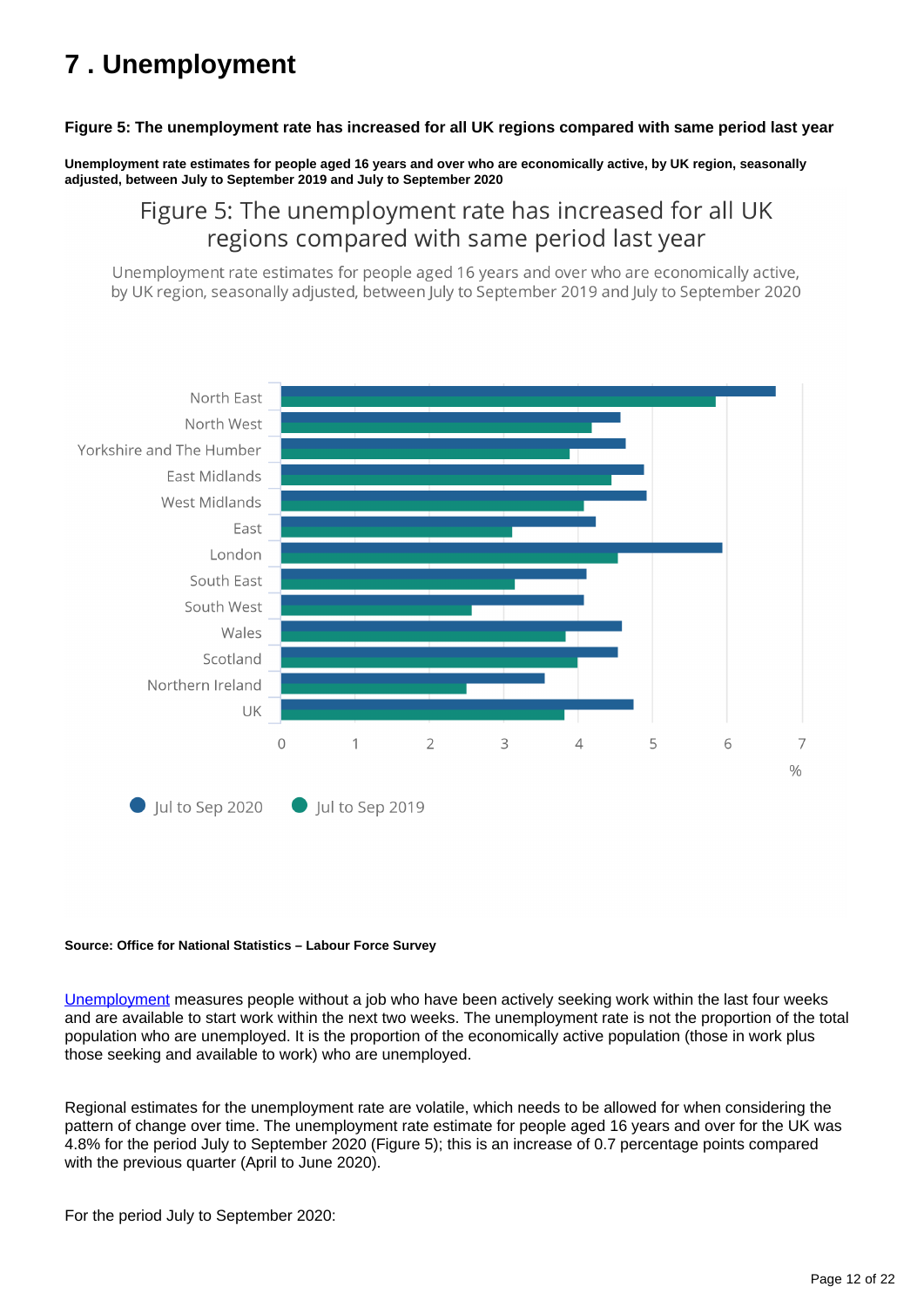- the UK region with the highest unemployment rate estimate was the North East at 6.7%
- the UK region with the lowest estimated unemployment rate was Northern Ireland at 3.6%
- the largest increase in the unemployment rate estimate compared with the previous quarter (April to June 2020) was seen in Wales at 1.9 percentage points
- there were no decreases in the unemployment rate estimate compared with the previous quarter (April to June 2020), however, Scotland was unchanged
- compared with the same period last year, the South West saw the largest increase in the estimated unemployment rate, at 1.5 percentage points
- there were no decreases in the unemployment rate compared with the same period last year; the North West and the East Midlands saw the smallest increases in the estimated unemployment rate, both at 0.4 percentage points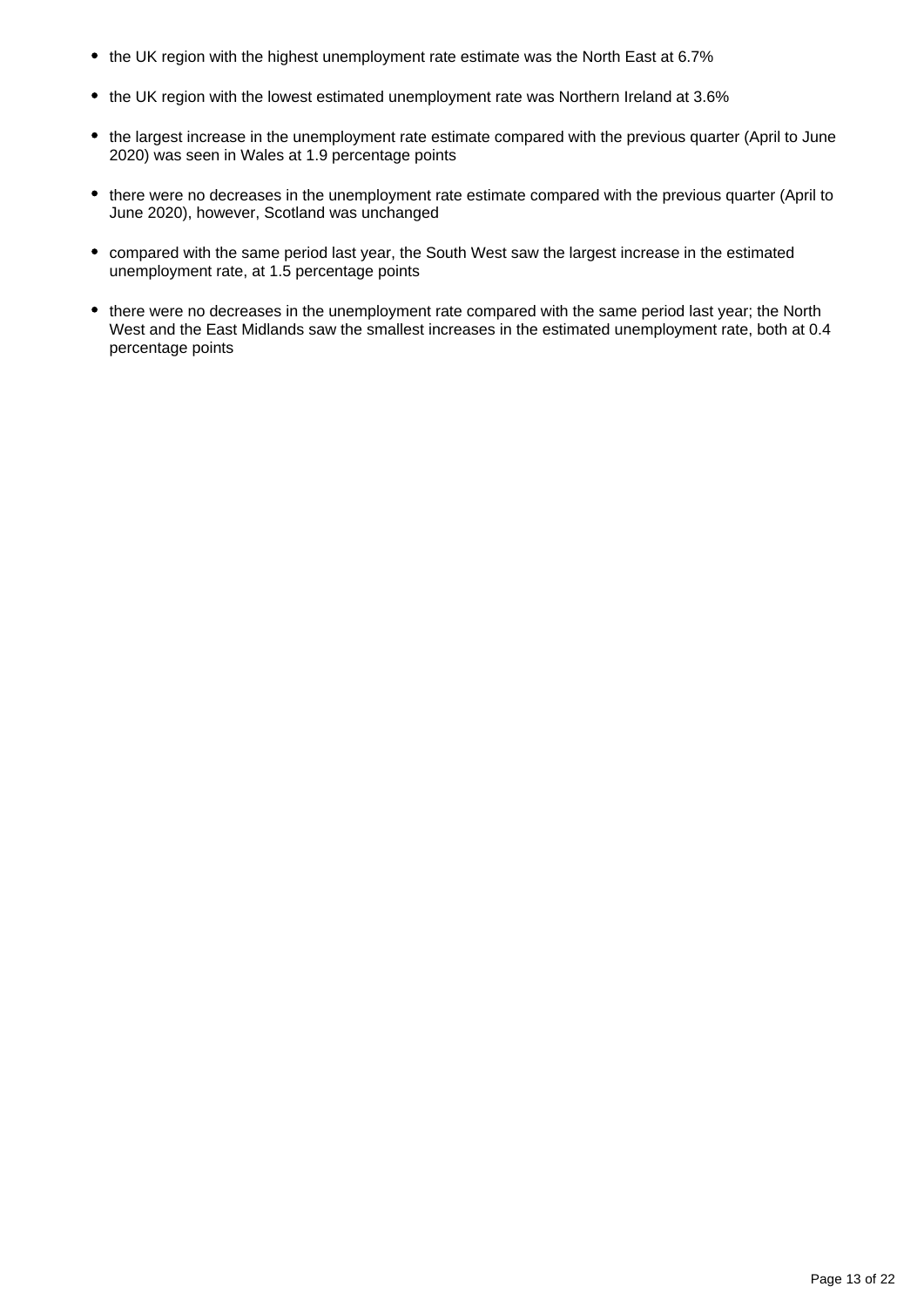# <span id="page-13-0"></span>**8 . Economic inactivity**

### **Figure 6: Northern Ireland had the highest economic inactivity rate in the UK**

**Economic inactivity rate estimates for people aged 16 to 64 years, by UK region, seasonally adjusted, between July to September 2019 and July to September 2020**

Figure 6: Northern Ireland had the highest economic inactivity rate in the UK

Economic inactivity rate estimates for people aged 16 to 64 years, by UK region, seasonally adjusted, between July to September 2019 and July to September 2020



#### **Source: Office for National Statistics – Labour Force Survey**

[Economic inactivity](https://www.ons.gov.uk/employmentandlabourmarket/peopleinwork/employmentandemployeetypes/methodologies/aguidetolabourmarketstatistics/#economic-inactivity) measures people without a job but who are not classed as unemployed because they have not been actively seeking work within the last four weeks and/or they are unable to start work within the next two weeks. Our headline measure of economic inactivity is for those aged between 16 and 64 years.

The estimated economic inactivity rate for people aged between 16 and 64 years for the UK was 20.9% for the period July to September 2020 (Figure 6); this is largely unchanged compared with the previous quarter (April to June 2020).

For the period July to September 2020: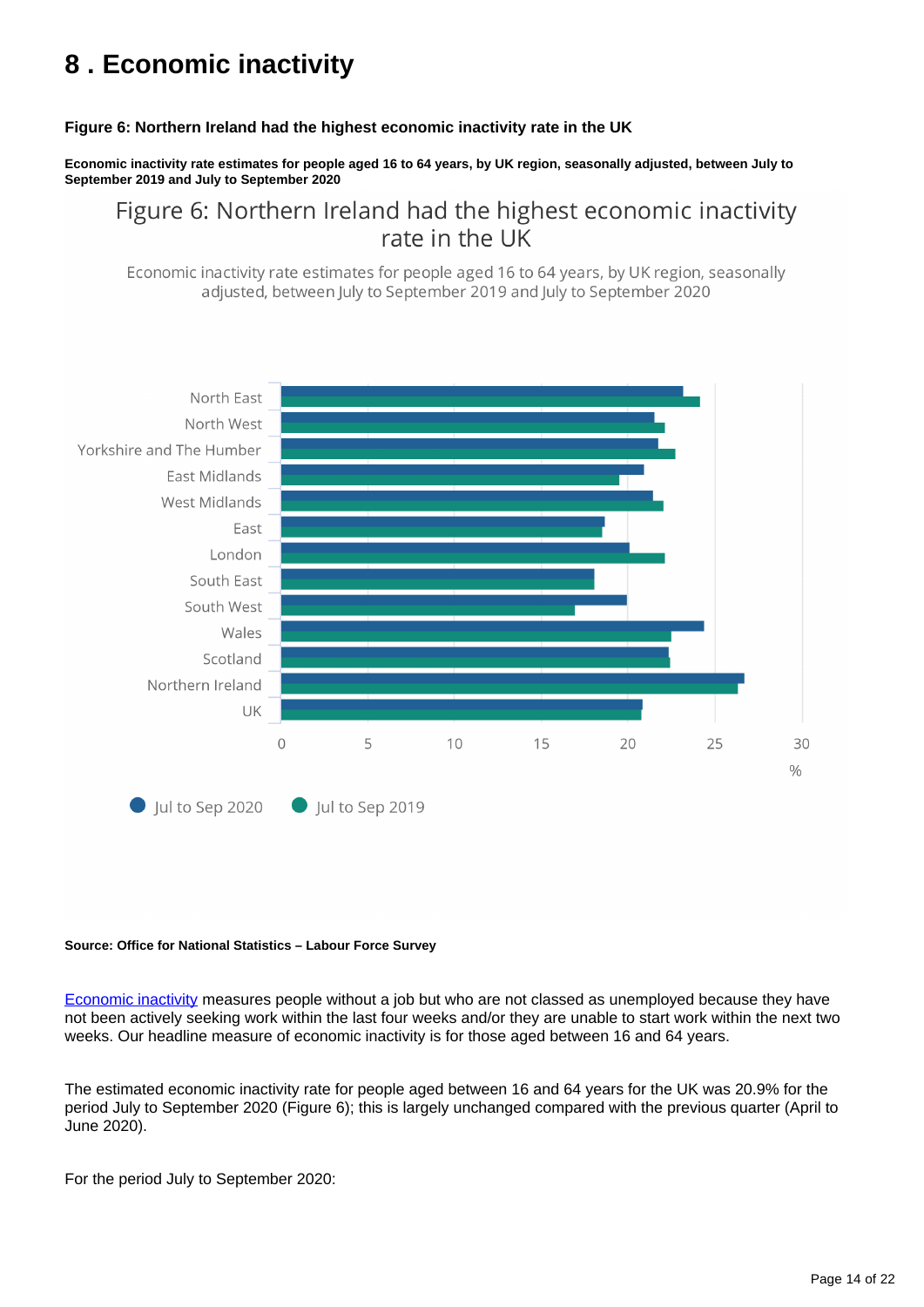- the UK region with the highest estimated economic inactivity rate was Northern Ireland at 26.8%
- the UK region with the lowest estimated economic inactivity rate was the South East at 18.1%
- the largest increase in the economic inactivity rate estimate compared with the previous quarter (April to June 2020) was in Wales at 1.1 percentage points
- the largest decrease in the economic inactivity rate estimate compared with the previous quarter (April to June 2020) was in Yorkshire and The Humber at 1.4 percentage points
- compared with the same period last year, the South West saw the largest increase in the estimated economic inactivity rate, at 3.2 percentage points
- compared with the same period last year, London saw the largest decrease in the estimated economic inactivity rate, at 1.6 percentage points

# <span id="page-14-0"></span>**9 . Local labour market indicators**

The latest estimates from the Annual Population Survey (APS) were released on 13 October 2020 for the period July 2019 to June 2020. Unlike the Labour Force Survey (LFS), the APS weighting methodology does not yet include adjustments for tenure. These are expected to be revised on 15 December 2020.

## **Indicators from the Annual Population Survey (first published 13 October 2020)**

For the period July 2019 to June 2020, the local authorities with the highest employment rate estimates in the UK were Wellingborough at 89.7%, South Oxfordshire at 88.6% and Torridge at 88.2%. East Lindsey was the local authority with the lowest rate at 61.8%, followed by Tendring at 63.7% and Middlesbrough at 64.7%.

For the period July 2019 to June 2020, the local authorities with the highest unemployment rate estimates in the UK were Birmingham at 8.0%, followed by Hartlepool at 7.2%, and South Tyneside and Middlesbrough, both at 6.9%. The local authorities with the lowest rates were the Orkney Islands and Eden in Cumbria, both at 1.7%, followed by the Shetland Islands, Ribble Valley and South Lakeland, all at 1.9%.

# **Jobs densities (first published 21 January 2020)**

The jobs density of an area is the number of jobs per head, of resident population, aged 16 to 64 years. A high jobs density would represent an employment centre, where people commute to for work. A low jobs density would represent an area with fewer jobs, where people would commute from for work.

In 2018, the highest jobs density estimate in Great Britain was the City of London at 110.11 and the lowest was Lewisham at 0.40. Westminster (4.28) and Camden (2.17), both in London, were the next highest jobs densities. The highest jobs density estimate outside London was Watford at 1.80. After Lewisham, the lowest jobs densities were East Renfrewshire at 0.45, followed by East Dunbartonshire, Redbridge and Waltham Forest, all at 0.47.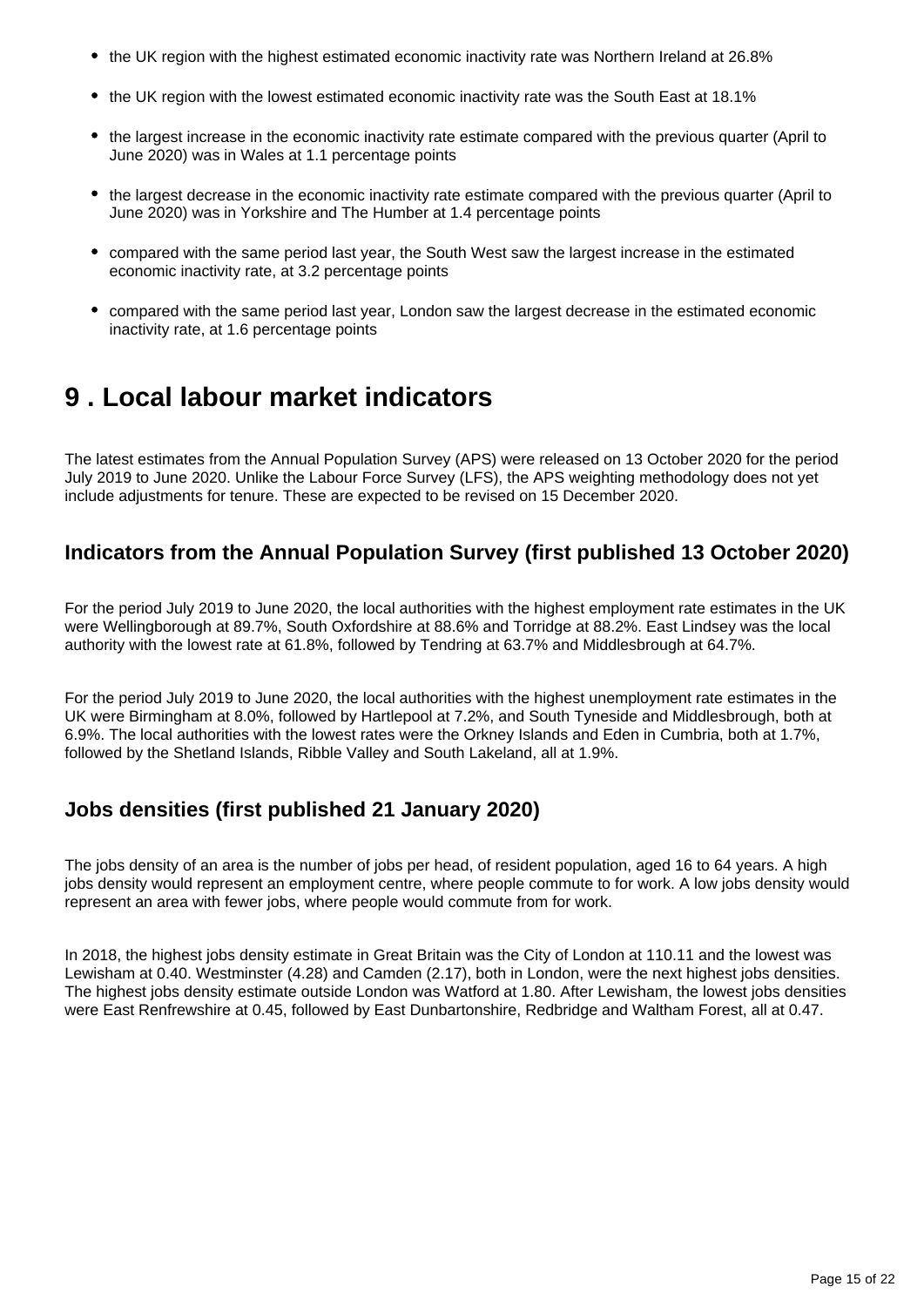# <span id="page-15-0"></span>**10 . Regional labour market data**

### **[Headline Labour Force Survey indicators for all regions](https://www.ons.gov.uk/employmentandlabourmarket/peopleinwork/employmentandemployeetypes/datasets/headlinelabourforcesurveyindicatorsforallregionshi00)**

Dataset HI00 | Released 10 November 2020

Headline labour market indicators from the Labour Force Survey (LFS) for all of the UK regions. These cover economic activity, employment, unemployment and economic inactivity. Datasets HI01 to HI12 provide all regional level indicators for each region of the UK.

[Claimant Count by unitary and local authority \(experimental\)](https://www.ons.gov.uk/employmentandlabourmarket/peoplenotinwork/unemployment/datasets/claimantcountbyunitaryandlocalauthorityexperimental)

Dataset CC01 | Released 10 November 2020

Claimant Count for people resident in local and unitary authorities, counties, and regions of the UK.

### [Regional labour market summary](https://www.ons.gov.uk/employmentandlabourmarket/peopleinwork/employmentandemployeetypes/datasets/nationallabourmarketsummarybyregions01)

Dataset S01 | Released 10 November 2020 Labour market indicators for countries and regions of the UK, covering employment, unemployment, Claimant Count and workforce jobs.

[Local indicators for counties and local and unitary authorities](https://www.ons.gov.uk/employmentandlabourmarket/peopleinwork/employmentandemployeetypes/datasets/locallabourmarketindicatorsforcountieslocalandunitaryauthoritiesli01)

Dataset LI01 | Released 13 October 2020

Labour market indicators for local and unitary authorities, counties, and regions in Great Britain for a 12 month period.

All regional labour market datasets used in this bulletin are available on the [Related data page](https://www.ons.gov.uk/employmentandlabourmarket/peopleinwork/employmentandemployeetypes/bulletins/regionallabourmarket/november2020/relateddata).

# <span id="page-15-1"></span>**11 . Glossary**

## **Actual and usual hours worked**

Statistics for [usual hours worked](https://www.ons.gov.uk/employmentandlabourmarket/peopleinwork/employmentandemployeetypes/methodologies/aguidetolabourmarketstatistics#hours-of-work) measure how many hours people usually work per week. Compared with actual hours worked, they are not affected by absences and so can provide a better measure of normal working patterns. For example, a person who usually works 37 hours a week but who was on holiday for a week would be recorded as working zero actual hours for that week, while usual hours would be recorded as 37 hours.

## **Economic inactivity**

People not in the labour force (also known as economically inactive) are not in employment but do not meet the internationally accepted definition of unemployment because they have not been seeking work within the last four weeks and/or they are unable to start work in the next two weeks. The economic inactivity rate is the proportion of people aged between 16 and 64 years who are not in the labour force.

## **Employment**

Employment measures the number of people in paid work or who had a job that they were temporarily away from (for example, because they were on holiday or off sick). This differs from the number of jobs because some people have more than one job. The employment rate is the proportion of people aged between 16 and 64 years who are in employment. A more detailed explanation is available in our guide to labour market statistics.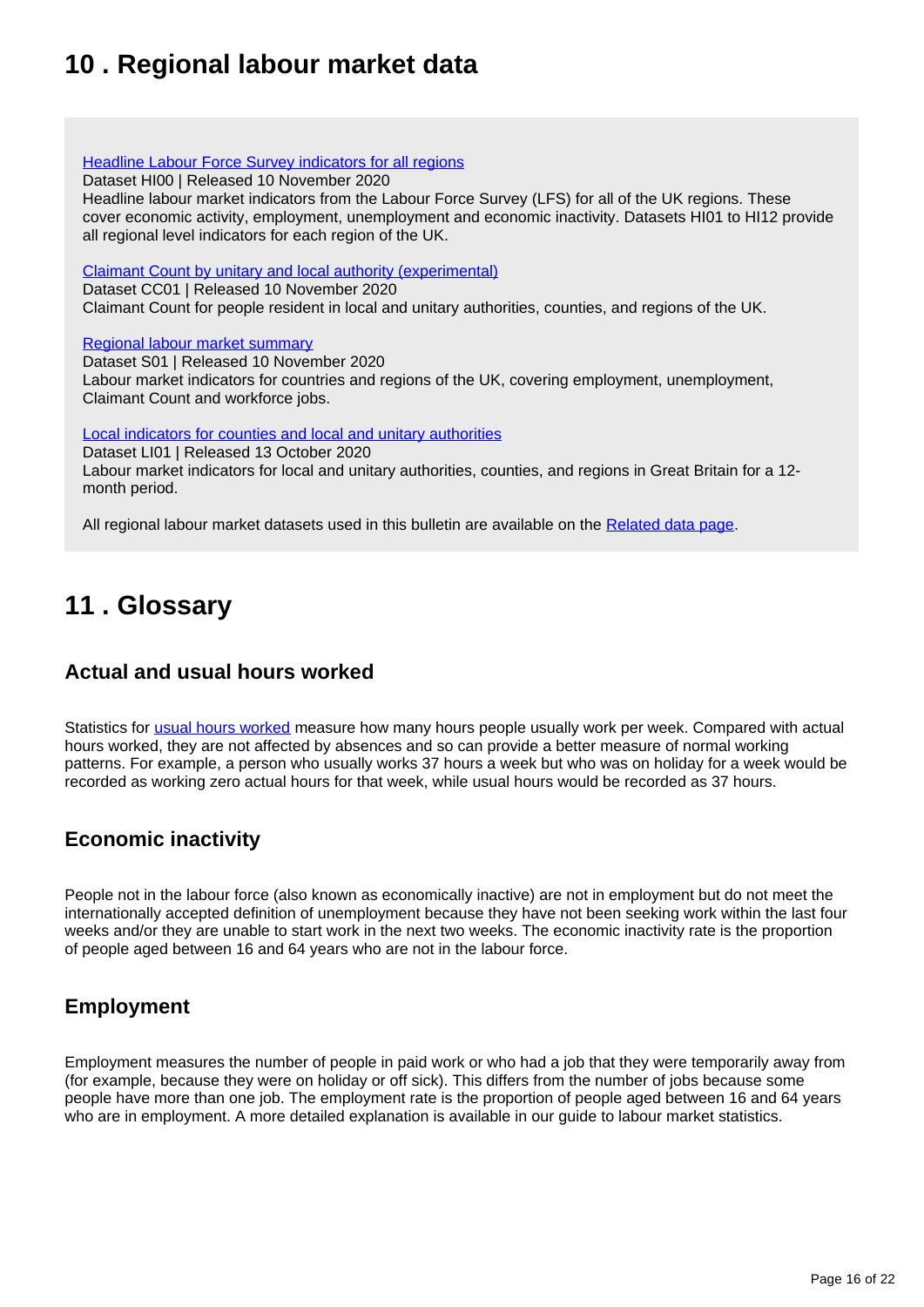## **Local labour market indicators**

Local labour market indicators cover employment, unemployment, economic inactivity and jobs density for subregional geographic areas such as local and unitary authorities, counties and regions in the UK for the most recent 12-month period available of the Annual Population Survey (APS). The jobs density of an area is the number of jobs per head, of resident population, aged 16 to 64 years.

## **Unemployment**

Unemployment measures people without a job who have been actively seeking work within the last four weeks and are available to start work within the next two weeks. The unemployment rate is not the proportion of the total population who are unemployed. It is the proportion of the economically active population (those in work plus those seeking and available to work) who are unemployed.

A [more detailed glossary](https://www.ons.gov.uk/employmentandlabourmarket/peopleinwork/employmentandemployeetypes/methodologies/aguidetolabourmarketstatistics#glossary) is available.

# <span id="page-16-0"></span>**12 . Measuring the data**

This bulletin shows the latest main labour market statistics for the regions and countries of the UK, along with statistics for local authorities, travel-to-work areas and Parliamentary constituencies.

Data for Northern Ireland, although included in this bulletin, are available in full separately, in the Northern Ireland [Labour Market Report](https://www.nisra.gov.uk/statistics/labour-market-and-social-welfare/labour-force-survey) on the [Northern Ireland Statistics and Research Agency](https://www.gov.uk/government/organisations/northern-ireland-statistics-and-research-agency) (NISRA) website. Regional and local area statistics are available from [Nomis](http://www.nomisweb.co.uk/).

## **Latest updates**

From the March 2020 release, this bulletin has been presented in a new format, which, following a review from our publishing team, has been designed in line with the Office for National Statistics' (ONS's) new style guide and provides a more user-friendly experience. The title of the release has also changed to 'Labour market in the regions of the UK'. All previous release titles have remained unchanged, but all [previous releases](https://www.ons.gov.uk/employmentandlabourmarket/peopleinwork/employmentandemployeetypes/bulletins/regionallabourmarket/previousReleases) are still linked to the new release. All data contained within the release have not changed, so all data and commentary within the bulletin are still directly comparable.

## **Coronavirus (COVID-19)**

We continually review all publications and data published as part of the labour market release; this has led to the [postponement of some publications and datasets](https://www.ons.gov.uk/news/statementsandletters/updatetocoronavirusimpactonlabourmarketoutputs) to ensure that we can continue to publish our main labour market data. This will also protect the delivery and quality of our remaining outputs as well as ensuring we can respond to new demands as a direct result of the coronavirus pandemic.

For more information on how labour market data sources are affected by the coronavirus pandemic, see the [article](https://www.ons.gov.uk/employmentandlabourmarket/peopleinwork/employmentandemployeetypes/articles/coronavirusandtheeffectsonuklabourmarketstatistics/2020-05-06) published on 6 May 2020, which details some of the challenges that we have faced in producing estimates at this time.

A [blog](https://blog.ons.gov.uk/2020/07/16/a-covid-19-conundrum-why-are-nearly-half-a-million-employees-not-being-paid/) published in July 2020 by Jonathan Athow, Deputy National Statistician for Economic Statistics, explains some of the differences between sources. An article and blog were published in October 2020 explaining the [impact of the coronavirus on our Labour Force Survey.](https://www.ons.gov.uk/employmentandlabourmarket/peopleinwork/employmentandemployeetypes/articles/coronavirusanditsimpactonthelabourforcesurvey/2020-10-13)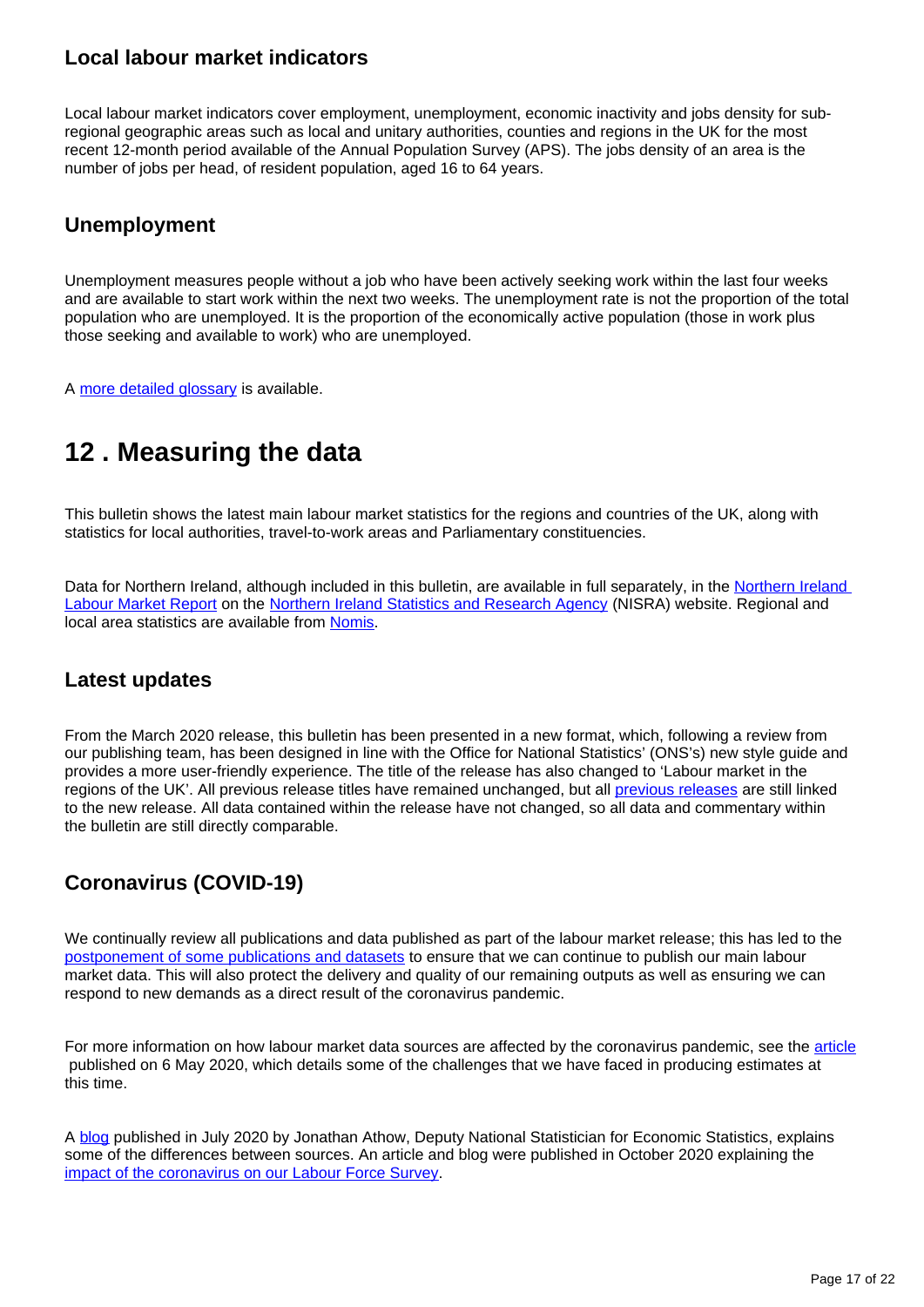Our latest data and analysis on the impact of the coronavirus on the UK economy and population are available on our dedicated [coronavirus web page.](http://www.ons.gov.uk/coronavirus) This is the hub for all special coronavirus-related publications, drawing on all available data. In response to the developing coronavirus (COVID-19) pandemic, we are working to ensure that we continue to publish economic statistics. For more information, please see [COVID-19 and the production of](https://www.ons.gov.uk/news/statementsandletters/covid19andtheproductionofstatistics)  [statistics.](https://www.ons.gov.uk/news/statementsandletters/covid19andtheproductionofstatistics)

### **Impact on production of workforce job estimates**

Because of social distancing measures leading to the temporary closure of businesses across the UK, there have been some difficulties in collecting data using the Short-Term Employment Survey (STES). Survey response rates were lower than is typical. To protect the quality of our output, we have used alternative sources where possible to inform data. We have used Standard Industrial Classification (SIC) section-level indications from the Business Impact of COVID-19 Survey (BICS) as well as survey contributor-level comments provided to us over the telephone or electronically, as a guide on whether businesses are operational and likely, or not, to be actively recruiting and to confirm employment figures.

## **After EU withdrawal**

As the UK leaves the EU, it is important that our statistics continue to be of high quality and are internationally comparable. During the transition period, those UK statistics that align with EU practice and rules will continue to do so in the same way as before 31 January 2020.

After the transition period, we will continue to produce our labour market statistics in line with the UK Statistics Authority's [Code of Practice for Statistics](https://code.statisticsauthority.gov.uk/) and in accordance with International Labour Organization (ILO) definitions and agreed international statistical guidance.

## **Data sources**

This bulletin includes labour market estimates at a regional level from the Labour Force Survey (LFS) on total employment, unemployment and economic inactivity. More detailed regional estimates for employment by age, full-time and part-time working, economic activity and economic inactivity by age, and reasons for economic inactivity are provided using the Annual Population Survey (APS). Any estimates for geographic areas below regional level are provided using the APS. In tables where the APS estimates are provided for detailed geographic areas, regional and national estimates are also provided from the APS for comparability.

The LFS is a household survey using international definitions of employment, unemployment and economic inactivity. It compiles a wide range of related topics such as occupation, training, hours of work and personal characteristics of household members aged 16 years and over. Estimates are produced every month for a rolling three-monthly period, based on interviews that took place throughout the three months; for example, February to April data in a release will be followed by data for March to May in the next release.

The APS, which began in 2004, is compiled from interviews for the LFS, along with additional regional samples. The APS comprises the main variables from the LFS, with a much larger sample size. Consequently, the APS supports more detailed breakdowns than can be reliably produced from the LFS. Estimates are produced every quarter for a rolling annual period; for example, January to December data will be followed by data for April to March when they are next updated.

A [comparison between estimates of employment and jobs](http://www.ons.gov.uk/employmentandlabourmarket/peopleinwork/employmentandemployeetypes/articles/reconciliationofestimatesofjobs/latest) is available.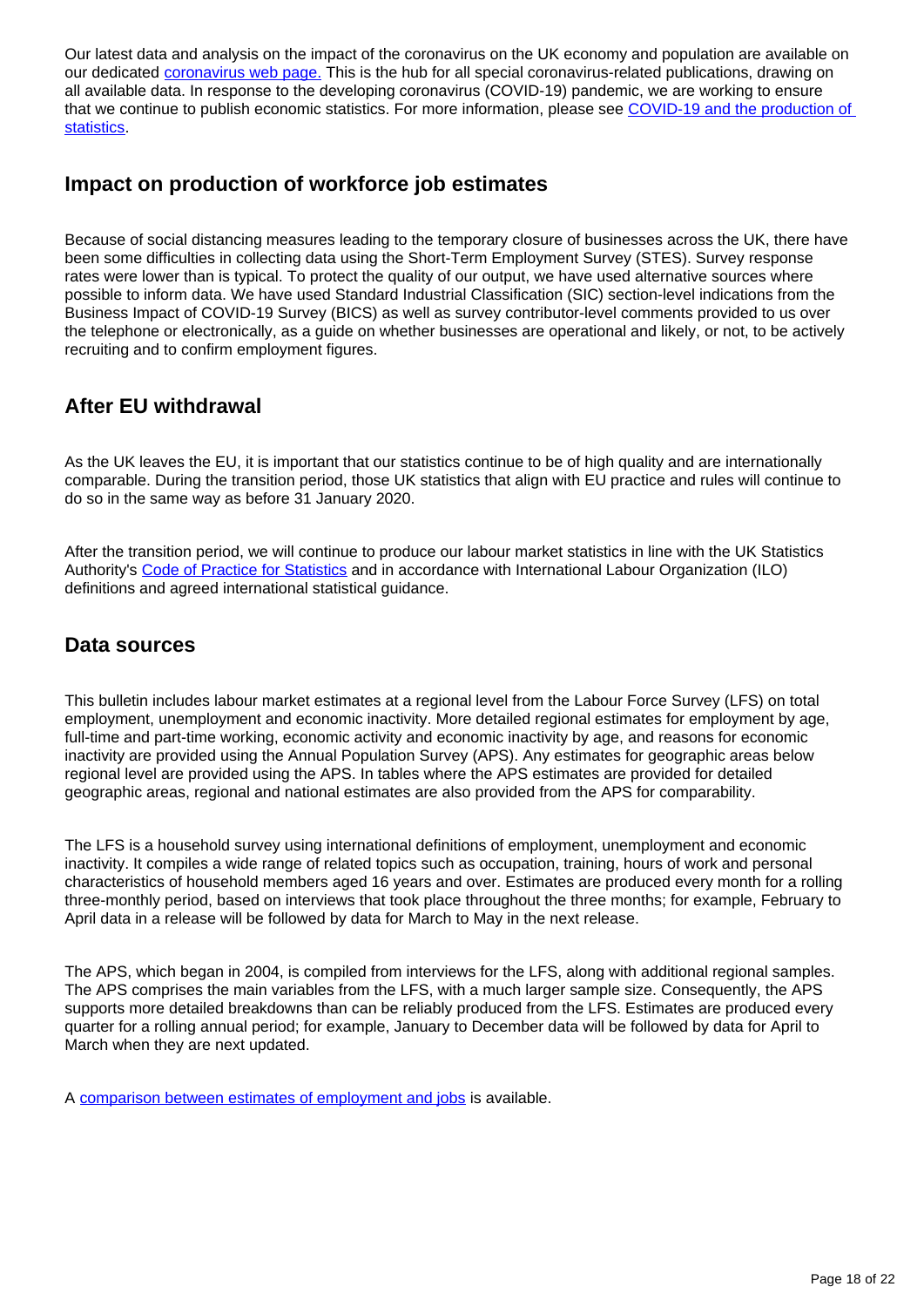### **Comparisons with earlier data**

The most robust estimates of short-term movements in estimates derived from the LFS are obtained by comparing the estimates for July to September 2020 with the estimates for April to June 2020, which were first released on 11 August 2020. This provides a more robust estimate than comparing with the estimates for June to August 2020. This is because the July and August 2020 data are included within both estimates, so observed differences are only between June and September 2020. The LFS is representative of the UK population over a three-month period, not for single-month periods.

## **Quality and methodology**

More quality and methodology information on strengths, limitations, appropriate uses, and how the data were created is available in the Quality and Methodology Information (QMI) reports for various labour market topics:

- [LFS QMI](https://www.ons.gov.uk/employmentandlabourmarket/peopleinwork/employmentandemployeetypes/qmis/labourforcesurveylfsqmi)
- [LFS performance and quality monitoring reports](https://www.ons.gov.uk/employmentandlabourmarket/peopleinwork/employmentandemployeetypes/methodologies/labourforcesurveyperformanceandqualitymonitoringreports)
- [APS QMI](https://www.ons.gov.uk/employmentandlabourmarket/peopleinwork/employmentandemployeetypes/methodologies/annualpopulationsurveyapsqmi)
- [Vacancy Survey QMI](https://www.ons.gov.uk/employmentandlabourmarket/peopleinwork/employmentandemployeetypes/qmis/vacancysurveyqmi)
- [Workforce Jobs QMI](https://www.ons.gov.uk/employmentandlabourmarket/peopleinwork/employmentandemployeetypes/qmis/workforcejobsqmi)
- [Average weekly earnings QMI](https://www.ons.gov.uk/employmentandlabourmarket/peopleinwork/earningsandworkinghours/methodologies/averageweeklyearningsqmi)
- [Labour Disputes Inquiry QMI](https://www.ons.gov.uk/employmentandlabourmarket/peopleinwork/workplacedisputesandworkingconditions/methodologies/labourdisputesinquiryqmi)

Further information about the LFS is available from the  $LFS -$  user quidance.

[A guide to labour market statistics](https://www.ons.gov.uk/employmentandlabourmarket/peopleinwork/employmentandemployeetypes/methodologies/aguidetolabourmarketstatistics), which includes a [glossary](https://www.ons.gov.uk/employmentandlabourmarket/peopleinwork/employmentandemployeetypes/methodologies/aguidetolabourmarketstatistics#glossary), is also available for further information.

# <span id="page-18-0"></span>**13 . Strengths and limitations**

## **Uncertainty in these data**

The estimates presented in this bulletin contain *[uncertainty](https://www.ons.gov.uk/methodology/methodologytopicsandstatisticalconcepts/uncertaintyandhowwemeasureit)*. There are many sources of uncertainty, but the main sources in the information presented include each of the following.

Because of the coronavirus (COVID-19) and the suspension of face-to-face interviewing on 17 March 2020, we had to make operational changes to the Labour Force Survey (LFS), particularly in the way that we contact households for initial interview, which moved to a "by telephone" approach. These changes resulted in a response where certain characteristics have not been as well represented as previously. This is evidenced in a change in the balance of type of household that we are reaching. In particular, the proportion of households where people own their homes in the sample has increased and rented accommodation households has decreased.

To mitigate the impact of this non-response bias, in October 2020, we introduced housing tenure into the LFS weighting methodology for periods from January to March 2020 onwards. While not providing a perfect solution, this redressed some of the issues that had previously been noted in the survey results. More information can be found in [Coronavirus and its impact on the Labour Force Survey](https://www.ons.gov.uk/employmentandlabourmarket/peopleinwork/employmentandemployeetypes/articles/coronavirusanditsimpactonthelabourforcesurvey/2020-10-13) and in this [blog.](https://blog.ons.gov.uk/2020/10/12/measuring-the-labour-market-during-the-pandemic/)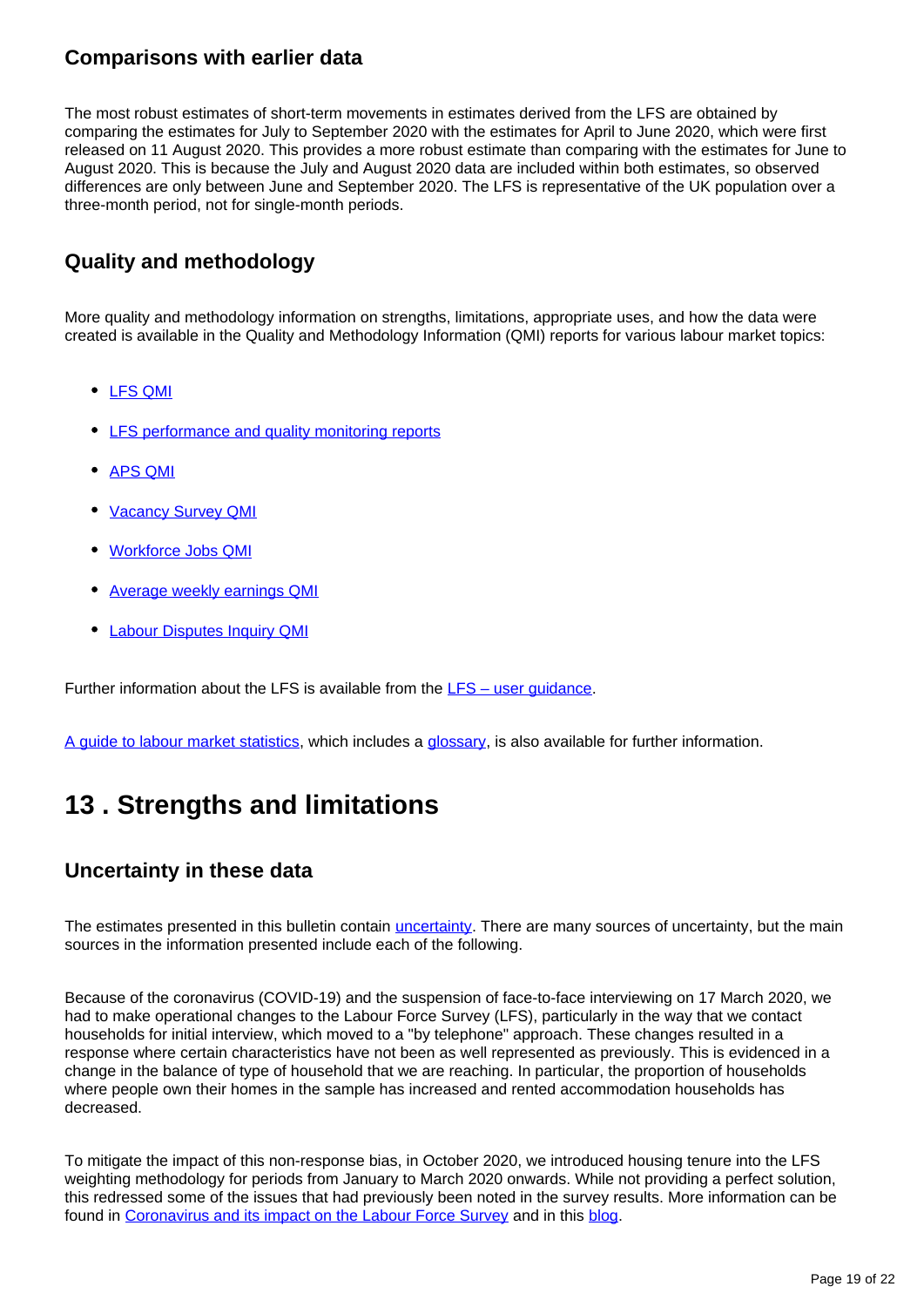The change in weighting methodology resulted in revisions to all LFS estimates published on 13 October 2020 for the periods January to March 2020 through to May to July 2020 and consequently had an impact on recent movements for a number of the published series. More information about the impact of the change in weighting on main LFS indicators published in October 2020 can be found in **Dataset X08**.

## **Strengths**

We have developed a framework for labour market statistics to describe the concepts within the labour market and their relationship to each other. The framework is based on labour supply and demand. This approach has wide international acceptance, including by the International Labour Organization (ILO).

The labour market statistics are used by a range of users, including central and local government, the media, trade unions and businesses. They are used for the analysis, evaluation, monitoring and planning of the labour market and economy. They are also used for social analysis and help inform a range of government policies towards population groups of concern (such as women, young people, older people and jobless households).

## **Accuracy and reliability**

Most of the figures in this statistical bulletin come from surveys of households or businesses. Surveys gather information from a [sample](https://www.ons.gov.uk/methodology/methodologytopicsandstatisticalconcepts/uncertaintyandhowwemeasureit#sampling-the-population) rather than from the whole population. The sample is designed carefully to allow for this and to be as accurate as possible given practical limitations such as time and cost constraints, but results from sample surveys are always estimates, not precise figures. This means that they are subject to a margin of error, which can have an impact on how changes in the numbers should be interpreted, especially in the shortterm.

Changes in the numbers reported in this statistical bulletin (and especially the rates) between three-month periods are usually not greater than the margin of error. In practice, this means that small, short-term movements in reported rates (for example, within plus or minus 0.3 percentage points) should be treated as indicative and considered alongside medium- and long-term patterns in the series and corresponding movements in administrative sources, where available, to give a fuller picture.

## **Seasonal adjustment**

All estimates discussed in this statistical bulletin are seasonally adjusted, except where otherwise stated. Like many economic indicators, the labour market is affected by factors that tend to occur at around the same time every year; for example, school leavers entering the labour market in July and whether Easter falls in March or April. To compare movements other than annual changes in labour market statistics, the data are seasonally adjusted to remove the effects of seasonal factors and the arrangement of the calendar.

## **Revisions**

One indication of the reliability of the main indicators in this bulletin can be obtained by monitoring the size of revisions. These summary measures are available in **Dataset S02 Regional labour market: Sampling variability** [and revisions summary](http://www.ons.gov.uk/employmentandlabourmarket/peopleinwork/employmentandemployeetypes/datasets/samplingvariabilityandrevisionssummaryforregionallabourmarketstatisticss02) and show the size of revisions over the last five years.

The revised data may be subject to sampling or other sources of error. Our standard presentation is to show five years' worth of revisions (that is, 60 observations for a monthly series and 20 for a quarterly series).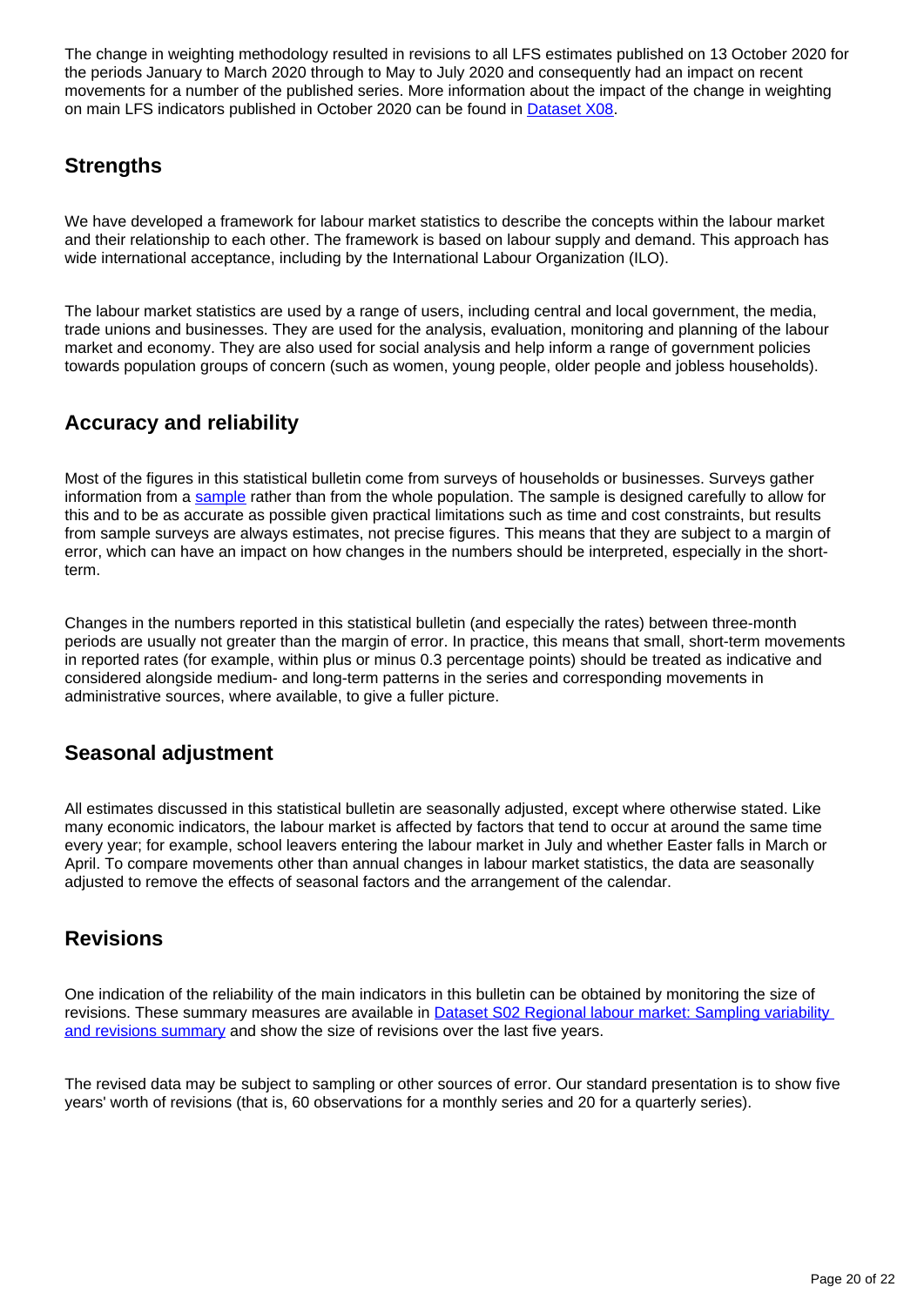## **Sampling variability**

Table 2: Labour Force Survey sampling variability

Sampling variability (95% confidence intervals<sup>1</sup>) of regional Labour Force Survey estimates, July to September 2020

|                                           | <b>Employment</b><br>level, aged 16<br>and over | <b>Unemployment</b><br>level, aged 16<br>and over | <b>Economic</b><br>activity level,<br>aged 16 and<br>over | <b>Economic</b><br>inactivity<br>level, aged<br>16 to 64 | Employment<br>rate, aged 16<br>to 64 (%) | <b>Unemployment</b><br>rate, aged 16<br>and over (%) |  |
|-------------------------------------------|-------------------------------------------------|---------------------------------------------------|-----------------------------------------------------------|----------------------------------------------------------|------------------------------------------|------------------------------------------------------|--|
|                                           | (thousands)                                     | (thousands)                                       | (thousands)                                               | (thousands)                                              |                                          |                                                      |  |
| North East $±40$                          |                                                 | ±19                                               | ±37                                                       | ±47                                                      | ±2.5                                     | ±1.5                                                 |  |
| <b>North</b><br><b>West</b>               | ±68                                             | ±29                                               | ±64                                                       | ±79                                                      | ±1.5                                     | ±0.8                                                 |  |
| Yorkshire $±56$<br>& The<br><b>Humber</b> |                                                 | ±26                                               | ±53                                                       | ±64                                                      | ±1.7                                     | ±1.0                                                 |  |
| East<br><b>Midlands</b>                   | ±48                                             | ±21                                               | ±44                                                       | ±60                                                      | ±1.8                                     | ±1.0                                                 |  |
| West<br><b>Midlands</b>                   | ±62                                             | ±27                                               | ±59                                                       | ±73                                                      | ±1.7                                     | ±0.8                                                 |  |
| East                                      | ±57                                             | ±25                                               | ±53                                                       | ±64                                                      | ±1.5                                     | ±0.8                                                 |  |
| London                                    | ±91                                             | ±52                                               | ±83                                                       | ±91                                                      | ±1.4                                     | ±1.0                                                 |  |
| South East $±68$                          |                                                 | ±32                                               | ±65                                                       | ±77                                                      | ±1.3                                     | ±0.7                                                 |  |
| <b>South</b><br>West                      | ±59                                             | ±23                                               | ±58                                                       | ±72                                                      | ±1.7                                     | ±0.8                                                 |  |
| Wales                                     | ±45                                             | ±18                                               | ±43                                                       | ±54                                                      | ±2.3                                     | ±1.2                                                 |  |
| <b>Scotland</b>                           | ±60                                             | ±25                                               | ±58                                                       | ±73                                                      | ±1.8                                     | ±0.9                                                 |  |

Source: Office for National Statistics – Labour Force Survey

### **Notes**

- 1. The sampling variability estimates are for 95% confidence intervals and are calculated on data that are not seasonally adjusted.
- 2. These data are part of data Table A11: Labour Force Survey sampling variability, which is part of the Labour market overview, UK release and dataset S02 of this release.